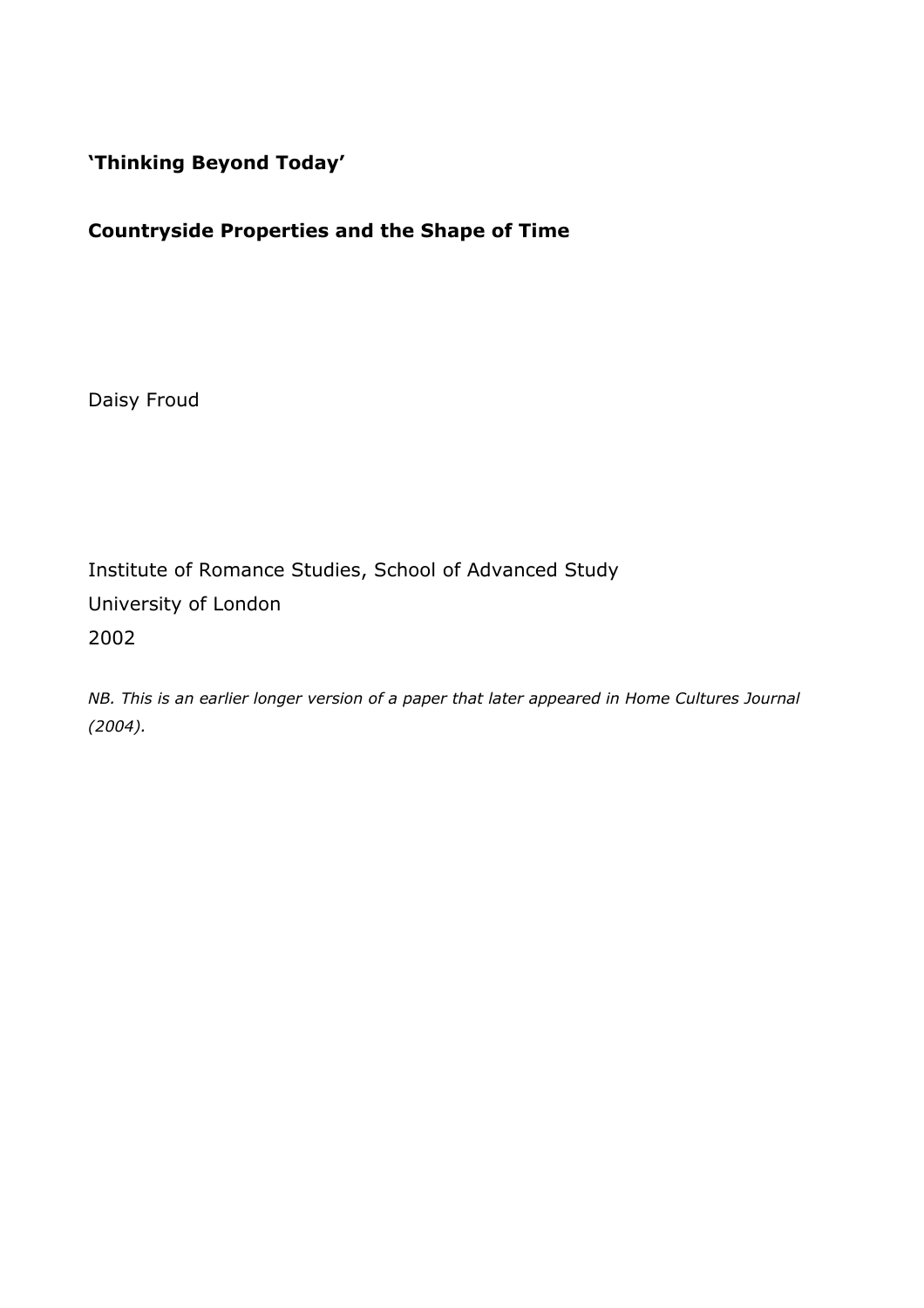# **Contents**

| Introduction                | 5  |
|-----------------------------|----|
| <b>Surfaces</b>             | 13 |
| Surface to depth            | 17 |
| Depths                      | 27 |
| (giving) Depth to Surface   | 35 |
| Conclusions                 | 39 |
| Bibliography                | 43 |
| Credits and acknowledgments | 47 |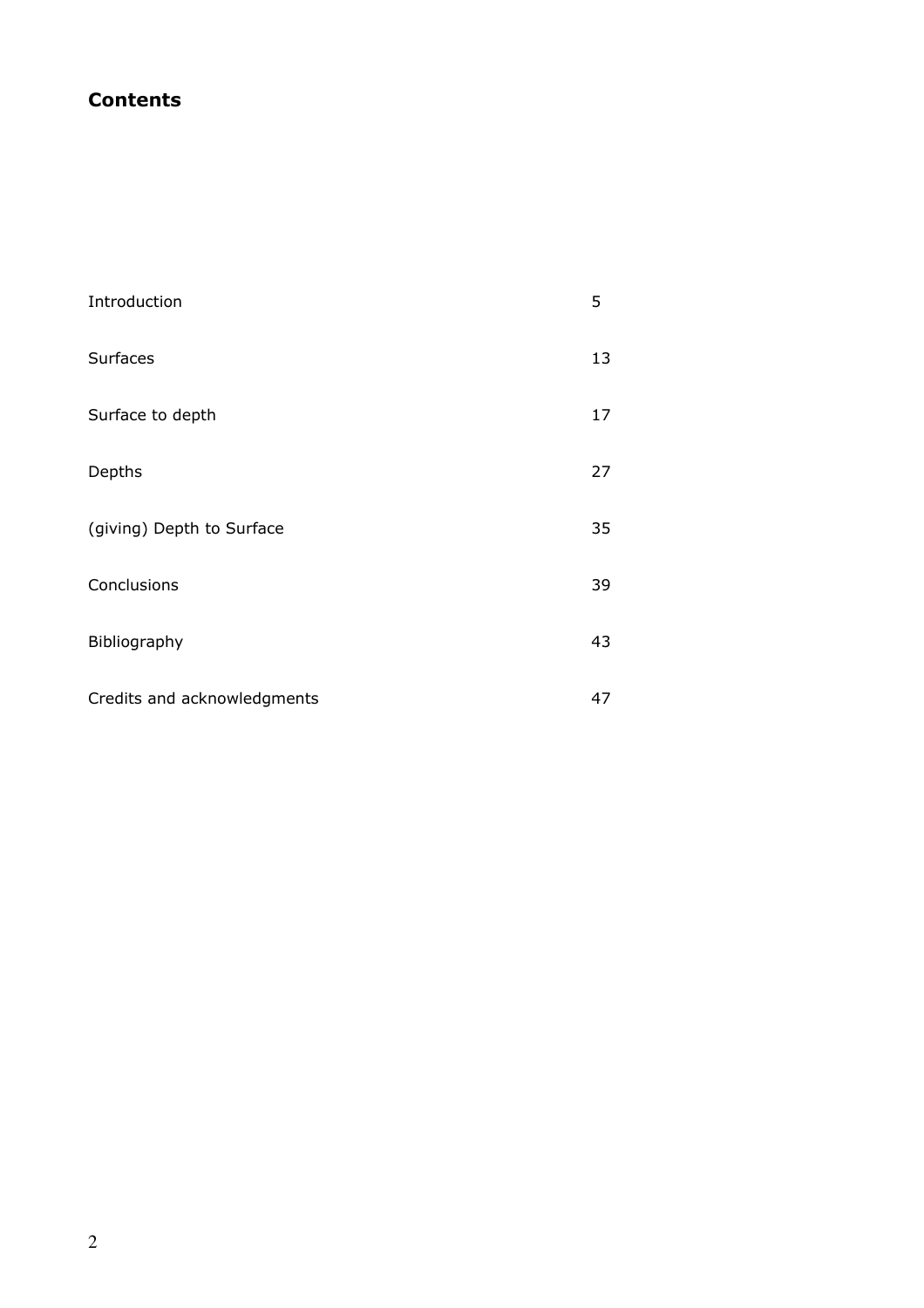## **Introduction**

*"That's the modern thing: to copy old styles…"* Mr Wood, Great Notley resident

'Nostalgia appears to hold a powerful grip on our national culture' concludes Nicholas Barker, reflecting on his survey of domestic taste (Parr and Barker 1992: 7). 'Our preference for and preservation of old property runs deep in the national psyche' agrees the Independent (Independent 1996). Indeed, since the 1970s, as Raphael Samuel charts, major factors in a home's desirability for much of the population include age, history, tradition, or connotations of these, and the movement shows little sign of weakening, despite the rise of 'loft-style' living among urban dwellers (see Samuel 1994). A recent MORI poll showed a clear preference for older-style semi-rural properties over more contemporary options (CABE 2002). While the Daily Mail Ideal Home Show, barometer of 'Middle England's' tastes, named its 2002 'showhomevillage' 'A Celebration of Village Life'. This featured four converted 'old' properties, and one new look-alike, following survey results detecting keen interest in modernised older property (Daily Mail 2002).

Although 'conservationism' has been a 'a leading idiom in new development' (Samuel 1994: 63) since the 1970s it is only in the last decade, possibly due to the high cost of (both to buy and maintain), and high demand for, genuinely old property, that desire for an imitation 'period' exterior with 'modern' interior has replaced, or truly accompanied, that for an older home (see Independent 1996; Jackson 1996). Neo-vernacular developments offering 'instant oldness' (Samuel 1994: 77 – crediting the term to Adrian Forty) with 'mod cons' have mushroomed nationwide. In the 1980s the style gained a high-profile champion in Prince Charles, who with the Urban Villages Group (see Aldous 1992), and his Poundbury experiment, spoke up on behalf of the populace against Modernist arrogance, ushering in, perhaps unwittingly, a tidal wave of settlements 'based on all the traditional components' (Cannell 1997) where theoretically one can not only live in a 'traditional' house, but belong to a 'traditional' community.

It is this phenomenon that I wish to consider: the popularity of the home that looks old, or evokes the old, but is not. What does this trend reveal about manifestations of the 'homely', in particular the 'feel' of the homely, in early twenty-first century England? By the homely I mean that which encourages or permits what, on an existential scale, Heidegger calls 'dwelling', a feeling of being 'at home' in one's environment (Heidegger 1971).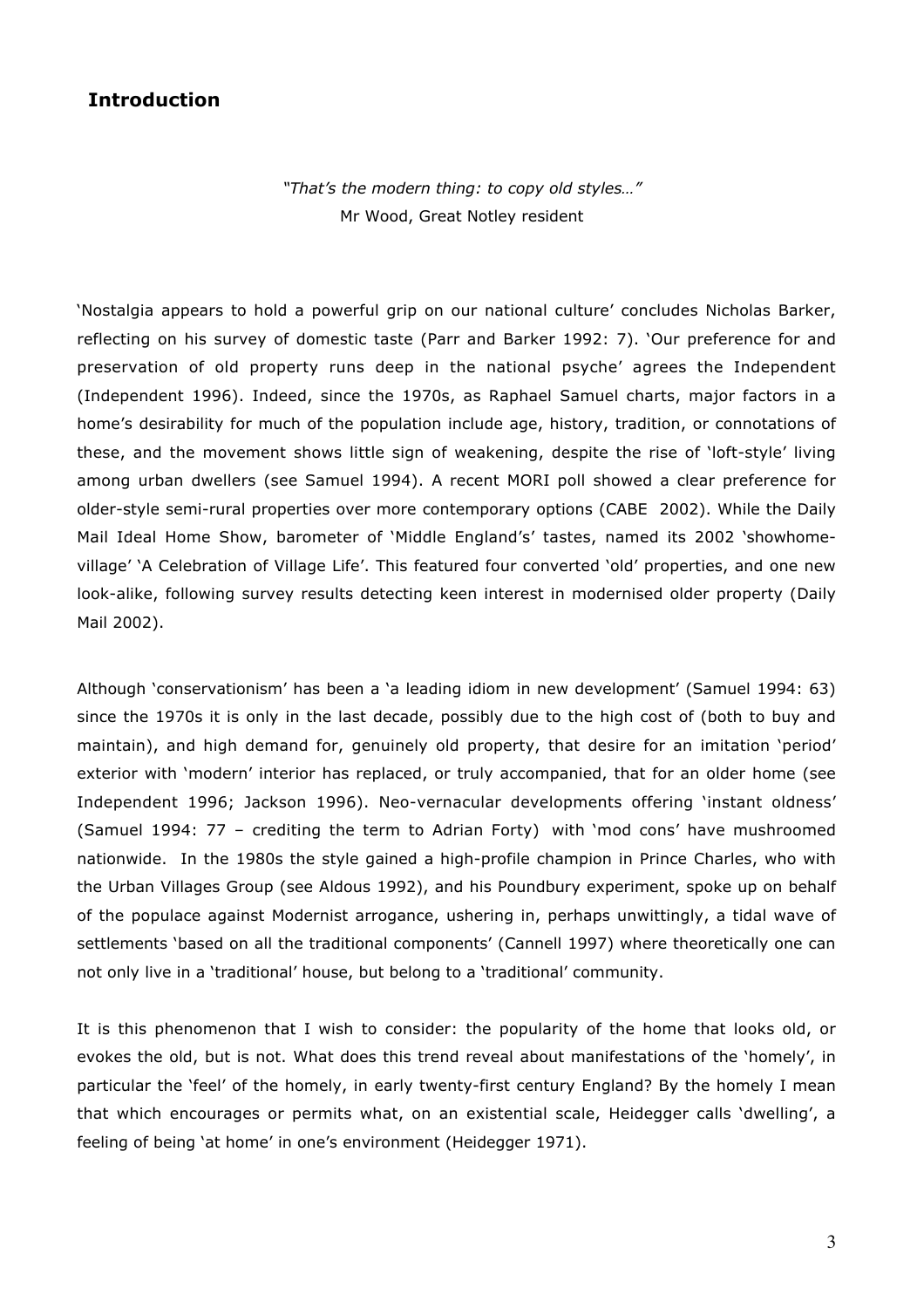While acknowledging Heidegger's fundamental contribution, alongside that of Bachelard (e.g. Bachelard 1969) to the 'homely' debate, I wish nevertheless to be wary of assuming any 'essential' qualities, and to focus on understanding the phenomenon in its geographical and historical context: England in the 1990s. Perhaps, after all, people no longer need to 'dwell' in the way they once did. While the current revivalist trend in England, is exactly that, a trend, following a period post-war when older homes were considered 'moribund' – associated with bad quality and unjust social conditions (Samuel 1994: 58; 153-4). Therefore, I have limited myself, while bearing wider questions in mind, to a specific study: the work of one medium-sized developer – Countryside Properties – on two sites in Essex.

Countryside, based in Essex but operating nationwide, appear to have found 'the perfect formula' for 'what aspirational middle England wants from its suburbia' (Dyckhoff 2001: 9). With the slogan 'Thinking Beyond Today', they specialise in the masterplanning of new traditional 'villages' on the outskirts of existing towns, developing certain aspects of the site themselves, including all landscaping, while selling some plots to others.

Great Notley Garden Village (*figs 1&2*) and Beaulieu Park (*figs 3&4*) are two such 'planned urban extensions', to the towns of Chelmsford and Braintree respectively. The former, much publicised, even through its own docu-soap, as an experiment in creating a 'sustainable community' from scratch, consists of just under 2,000 homes grouped into three 'hamlets', as well as a primary school (architectural award-winning, and one of very few buildings on site none of which are residential – not styled in the 'traditional vernacular'), church, community centre, doctor's surgery, Tesco superstore, village green, and fish and chip shop. Initiated in 1993, it is near completion. The latter, begun in 1999, will contain just 550 houses when finished and no community facilities, and is more of a commuter satellite, although there are hopes that the scheme will eventually increase to 3,000 houses, with education and employment spaces, and its own station.

Drawn initially to Countryside by Residential MD Chris Crook's enigmatic talk of 'built-in nooks and crannies' and 'instant maturity' in a Guardian interview (Dyckhoff 1991), my interest was strengthened when, visiting Great Notley, I was struck by how much more interesting, both visually and spatially, their patches seemed than those of other developers, combining styles from early Tudor to Garden Suburb in a 'reckless charging around architectural history' (Dyckhoff 2001: 11). Conforming to Essex Design Guide guidelines for appropriate design is encouraged locally by the planning authorities, but these settlements, mirroring the layout of 'genuine' villages, with winding streets and paths, ponds (*fig 5*), spinneys, even a manor at Great Notley (*fig 6*), seemed to take the village aesthetic to new levels. The current What House magazine Housebuilder of the Year, Countryside are at peak popularity, and their apparent reputation with homebuyers – one resident mentioned a 'snob-factor' – confirmed them as my case-study.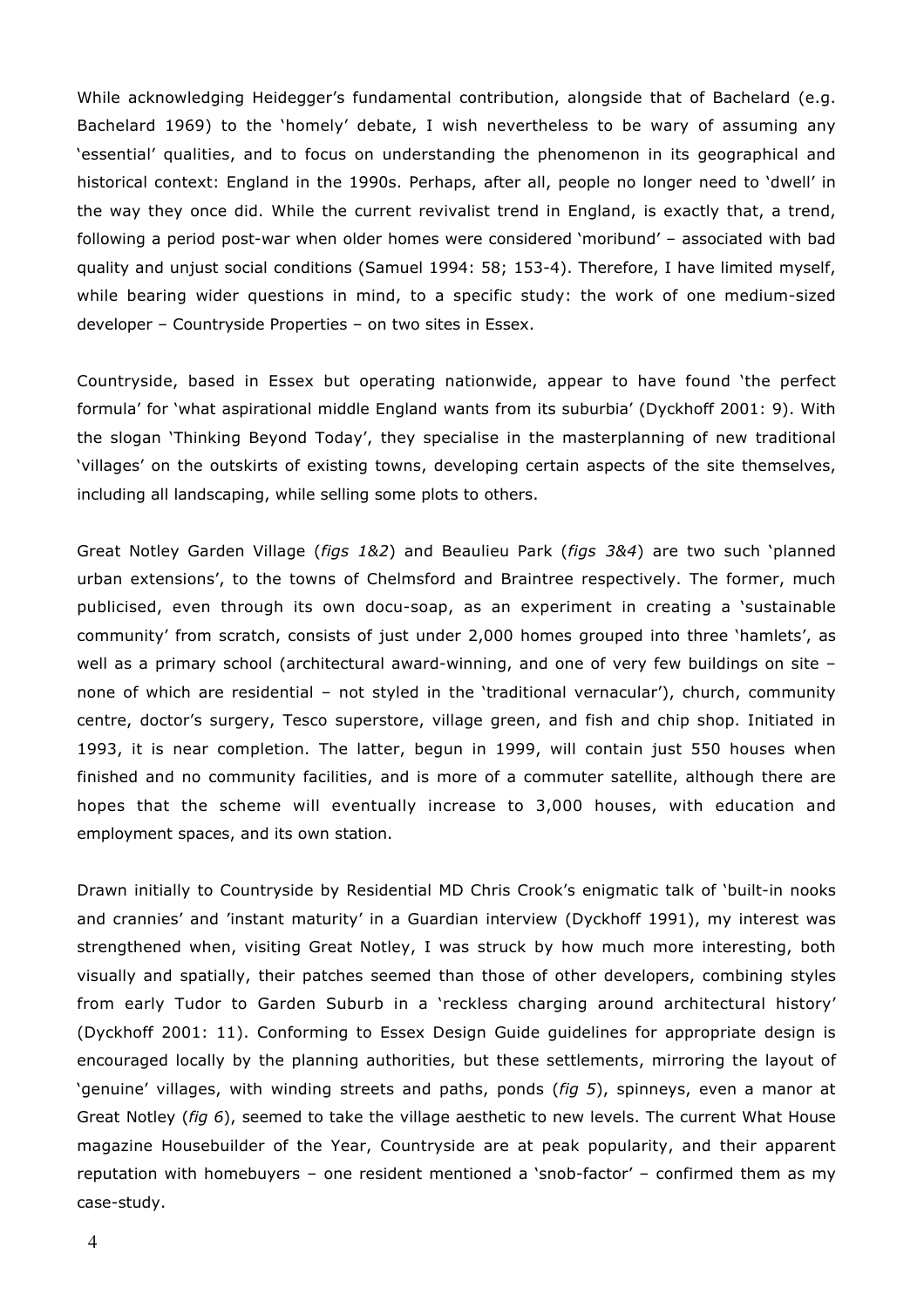In the following pages, I will investigate Countryside's 'formula', considering how and why aspects of history and memory are employed in design to create homes that people want to live in. How does Countryside perceive, provide for, perhaps even encourage, needs and desires for memory and/or history? And how do residents or potential customers experience any 'historical' interventions that are made? In exploring those questions, I will also bear in mind how Countryside's activities connect with practices of remembering, in the broadest sense of that term, on a wider scale, social and individual. Focusing on a specific example, I hope my findings will also feed into my initial research question, and perhaps offer insight into the issue of being 'at home' at all in the early twenty-first century.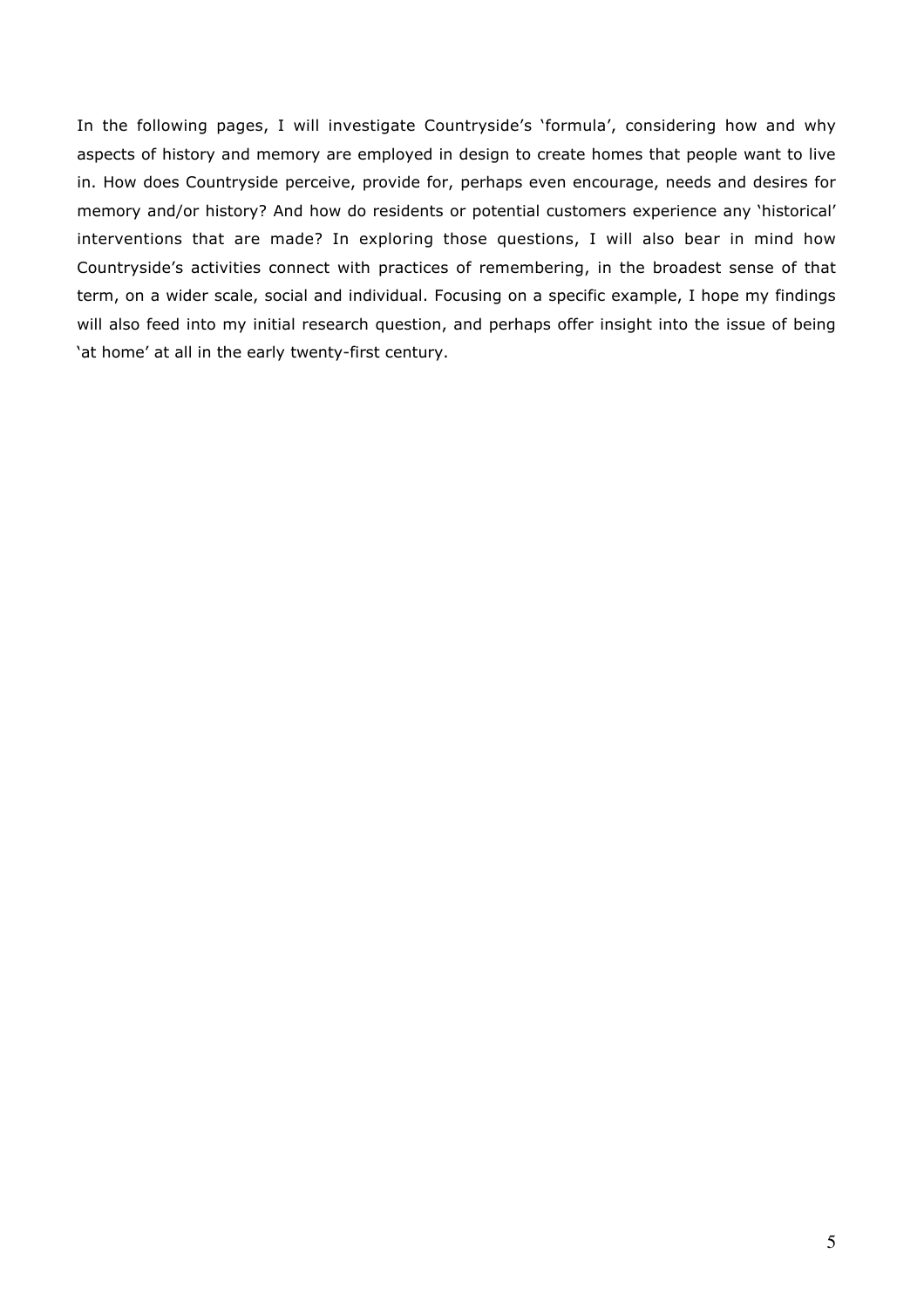

 *fig 1: Great Notley streetscape, including the Elizabethan influenced 'The Hall'*



 *fig 2: Great Notley streetscape*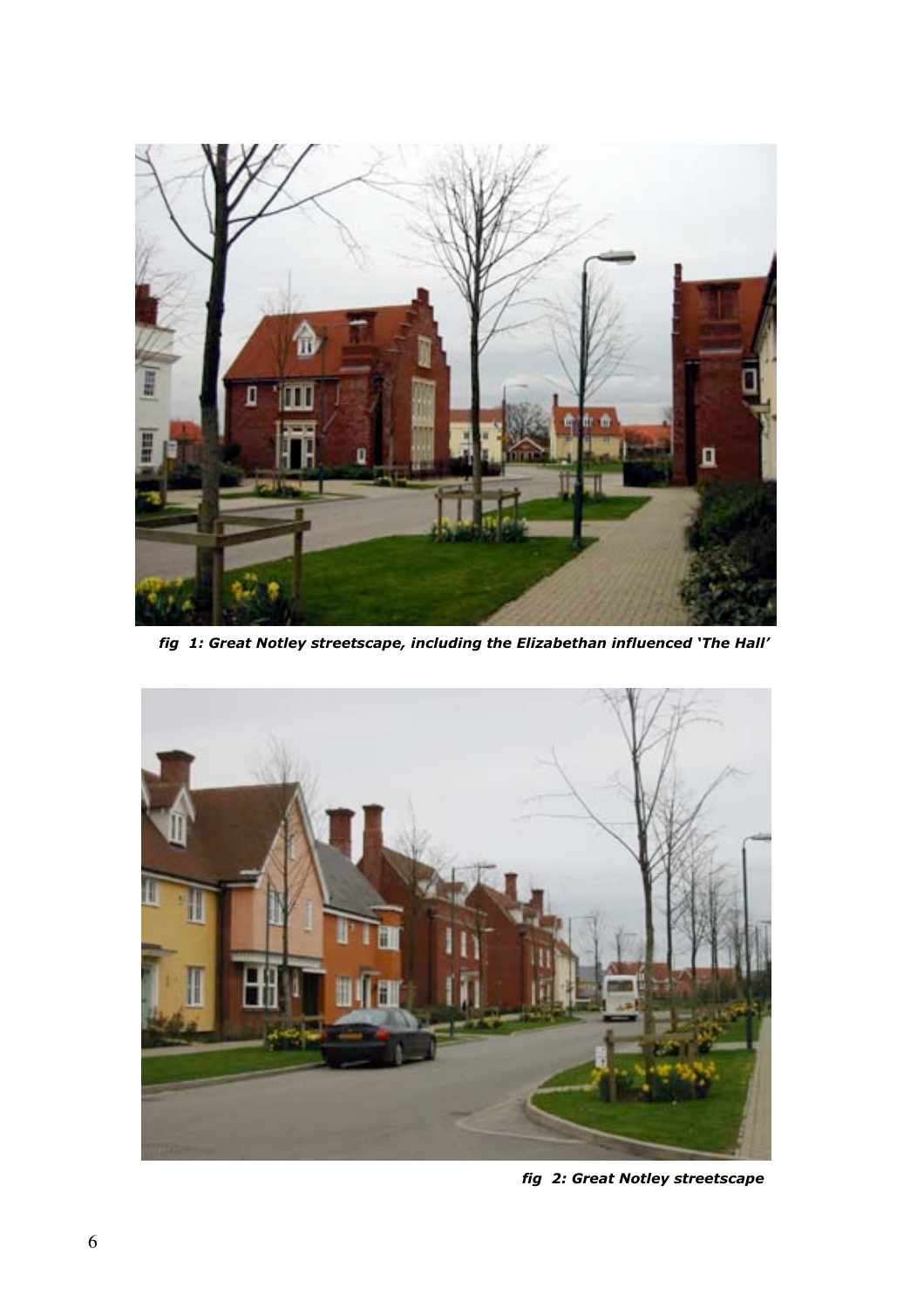

 *fig 3: Beaulieu Park streetscape*



 *fig 4: Beaulieu Park landscape*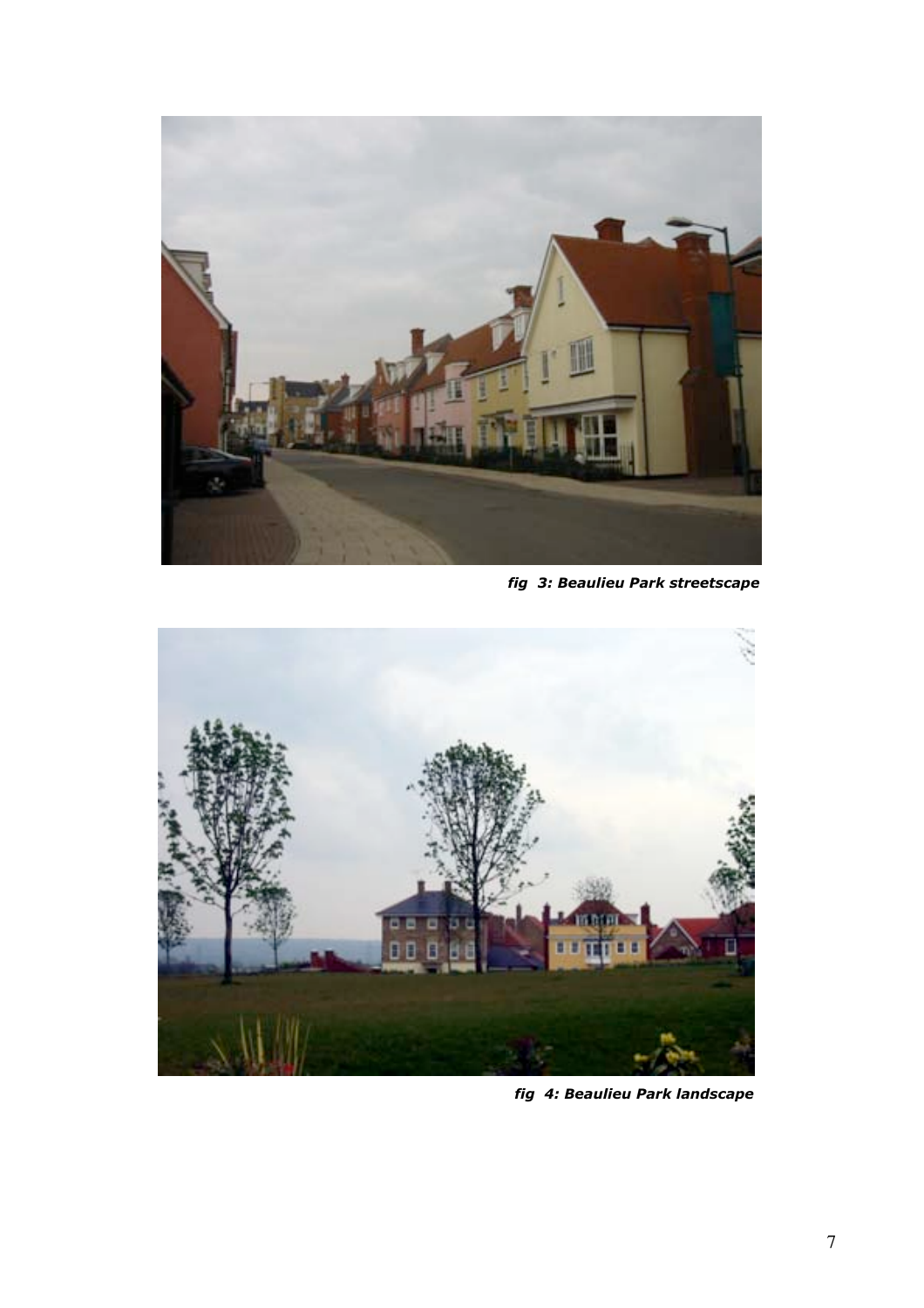

 *fig 5: pond at Great Notley*



 *fig 6: manor house at Great Notley*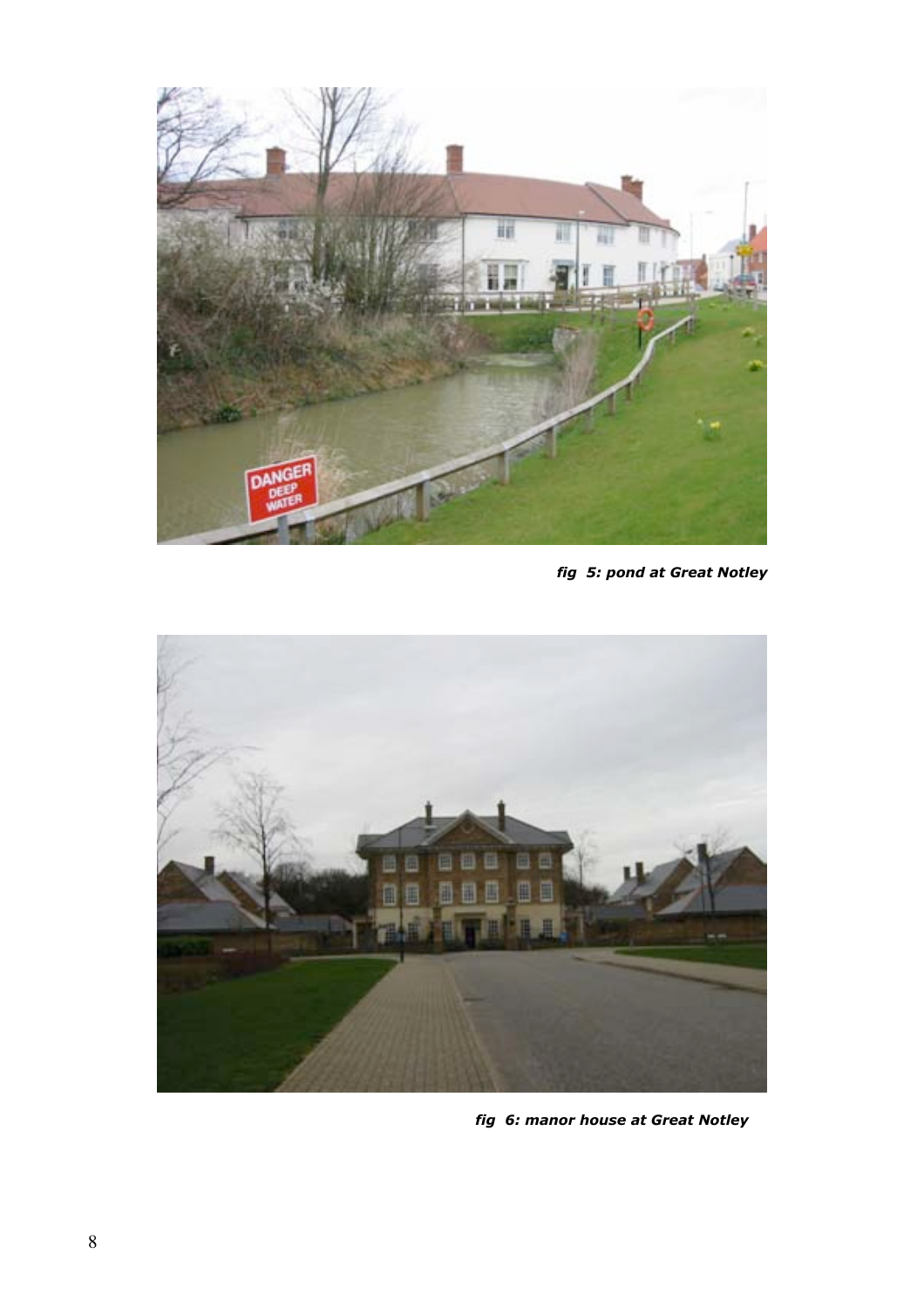### **1. Surfaces**

*"You can't really make something what it isn't. You can try your best, but you can't really do it."* Josephine, Great Notley resident

The popularity of old-style houses accompanies a well-documented wider trend, even mania, to generate encounters with and images of our heritage. This is usually linked to the postmodern, late-capitalist, global consumer society that we now inhabit, and although considered positively by some, as democratic access to tradition (e.g. Samuel 1994), or as permitting celebratory play with traditional structures (e.g. Jencks 1996; Foster 1985) the voices of the 'doommongers' are often loudest (Jencks 1996: 16).

Deprived of the 'great modern syntheses' (Kolb 1990: 4) that once defined and framed existence, disoriented by a high-speed globalised world, and 'incapable of dealing with time and history', yet consequently obsessed with it, we endure life 'in a perpetual present and in perpetual change' (Jameson 1985: 117-125), trying to locate and preserve the vanishing 'real' and 'authentic', and fighting against encroaching collective amnesia (see Nora 1984, Huyssen 1995; Forty 1999: 215). Lacking subjectivity, unable to create anything original, we purchase representations of what we would like to be, fulfilling nostalgic desires with stereotypes (see Jameson 1985; Baudrillard 1985) as we commodify the past into a 'heritage industry' (Hewison 1987). In England, as elsewhere, a reaction against globalisation and perceived homogenisation results in emphasis on local tradition (Rykwert 2000: 236) and accompanying traditional (read bourgeois) values. The rhetoric of the Essex Design Guide, Urban Villages Group and the American New Urbanism movement, with their emphasis on 'communities' and the local vernacular, shared by Countryside, is seen as one manifestation of this, responding to the postmodern condition by counteracting 'a ubiquitously placeless modern environment' (Frampton 85: 24).

Indeed, at first glance, what Countryside seem to be selling, in alluding to recognisable stages in architectural history, rather than merely employing generic 'traditional' facades, is akin to what art-historian Alois Riegl labels 'Historic Value': evidence of 'one moment in the developmental continuum of the past', placed 'before our eyes as if it belonged to the present' (Riegl 1982: 38; also Forty 2000: 212). By offering an artefact that is clearly of another time that is not this one, they satisfy nostalgia for something that still recognisably *means* something.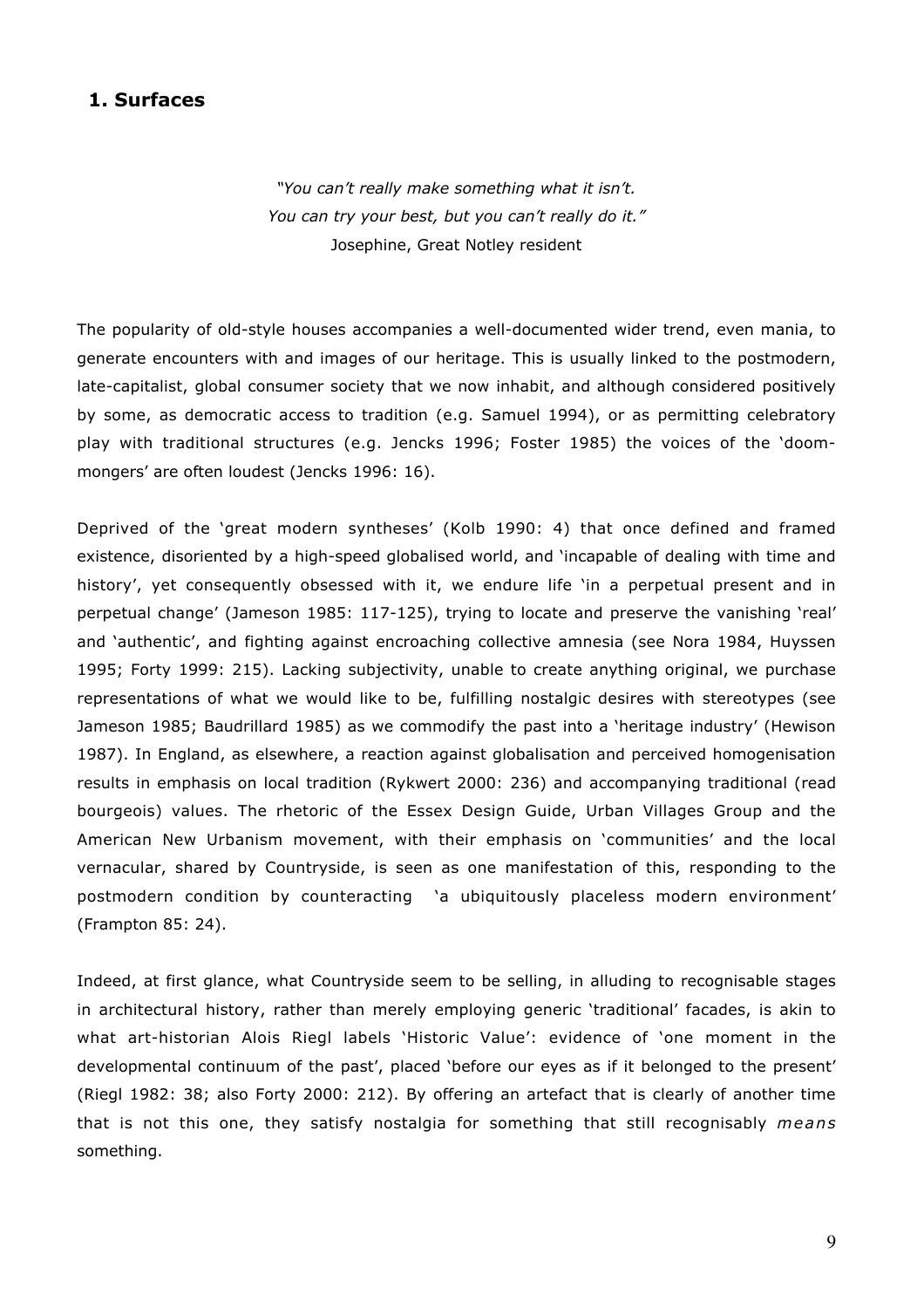Like many greenfield developers, Countryside pick up on a site's history, perhaps naming it after what the houses replace or mask, thus endowing it with pre-existence and associated status (see Garreau 1992: 340). Beaulieu Park, for example, keeps the name it bore as a hunting ground for Henry VIII, a history given a double-spread in the sales brochure, while grander houses are named after his wives and associates: the Aragon (*see fig 7*), the Wolsey etc. The homes offer clearly readable symbols of a stable and friendly, albeit mythical, English past, apparently representing and resuscitating declining values of security, domesticity and family.





*fig 7: 'The Aragon' house style*

However, what they ultimately offer, as cultural critics and architects alike loudly proclaim, is pure inauthenticity, through denying both the present, and the reality of the past. As we search for perceived vanished authenticity, they sell us the chance to surround ourselves with illusions of it in 'a triumph of image over substance' (Vidler 1999: 66) where a 'compensatory façade' masks the messy reality of existence (Frampton 1985: 17). They are examples of Norman Klein's 'social imaginary': a wishful creation - 'a shared memory of an event that has never occurred yet' (Klein 1992: 9-12).

Offering an overload of pastiche without even the saving grace of irony, commodified nostalgia contributes to existential alienation, exacerbating an already 'homeless' modern condition (see Bognar 2000; Seamon 2000; Jager 2000).

Architects also deride these 'villages' for less philosophical reasons, condemning them as unimaginative 'visual pollution': such 'decorated sheds' – symbolic decoration applied to modern boxy interiors – are purely a money-making exercise, capitalising on dreams fuelled by consumer society, and pandering to the lowest common denominator (see Venturi et al 1996).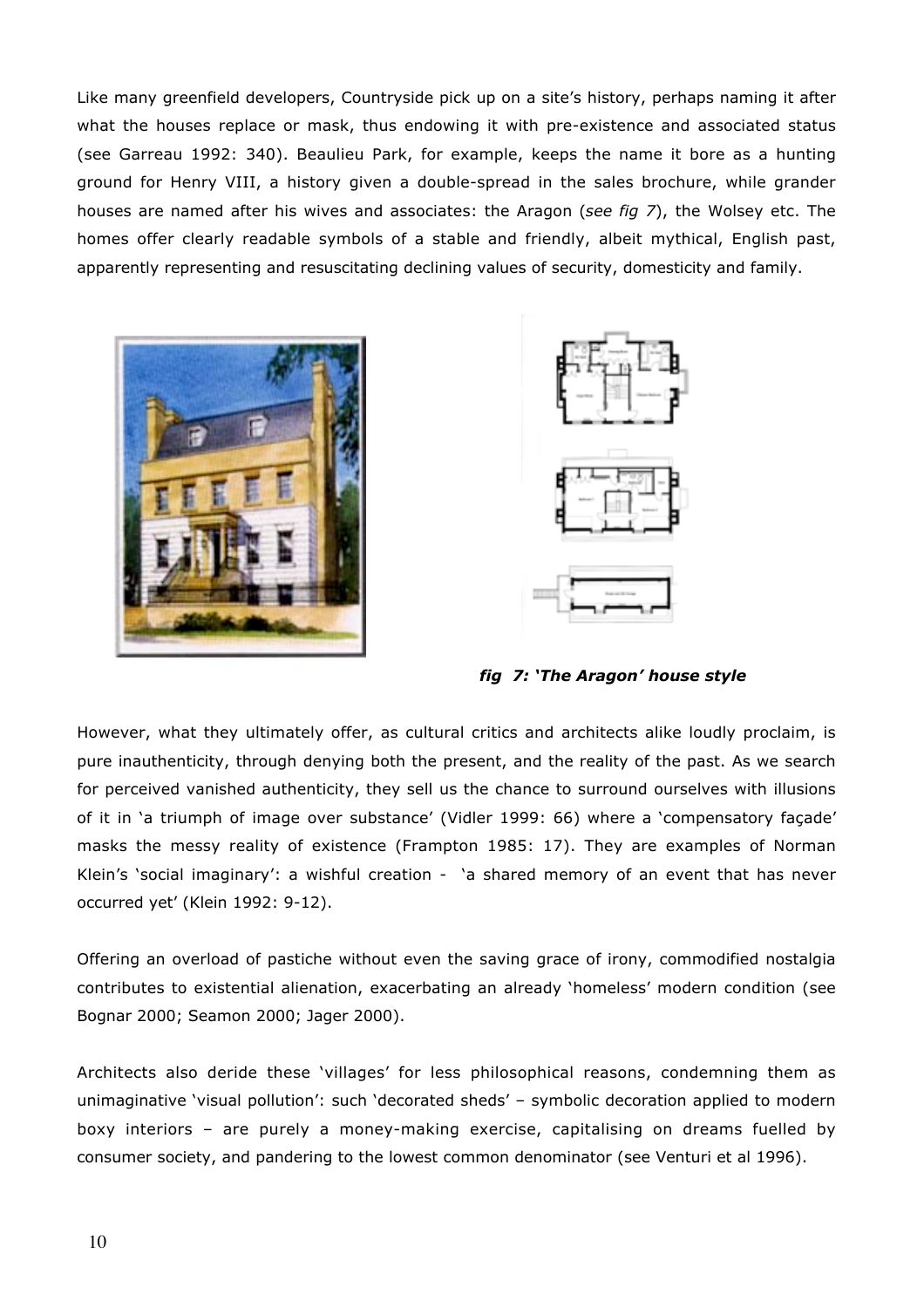While not entirely dismissing such arguments, I am not satisfied with them as explanations of what Countryside are doing. Condemning these phenomena as mere surface, many critics fall into the same trap, reading the built environment as text, and refusing to even try and look beyond theories of surface to what might be happening beneath. I believe there is something more complex going on, and discussions with residents of Beaulieu Park and Great Notley strengthened that feeling. (I spoke to twenty-two, with written feedback from a further eight, and if these informal interviews gave me one thing, it was a reminder that most people, given the chance, do not lack self-awareness, or the ability to reflect on their desires, although it can appear so after carefully editing.)

Therefore, as I move beyond initial impressions of Countryside's activities, I have two guiding principles: a) to approach the environment as texture: exploring how places are experienced and 'felt', rather than merely read, through the filters of memory and place theory; and b) to avoid value judgments, for it is too easy to simply condemn. Such settlements are an inescapable part of our cultural landscape, and although not the only vision for the future of mass housing, they are a firm popular choice.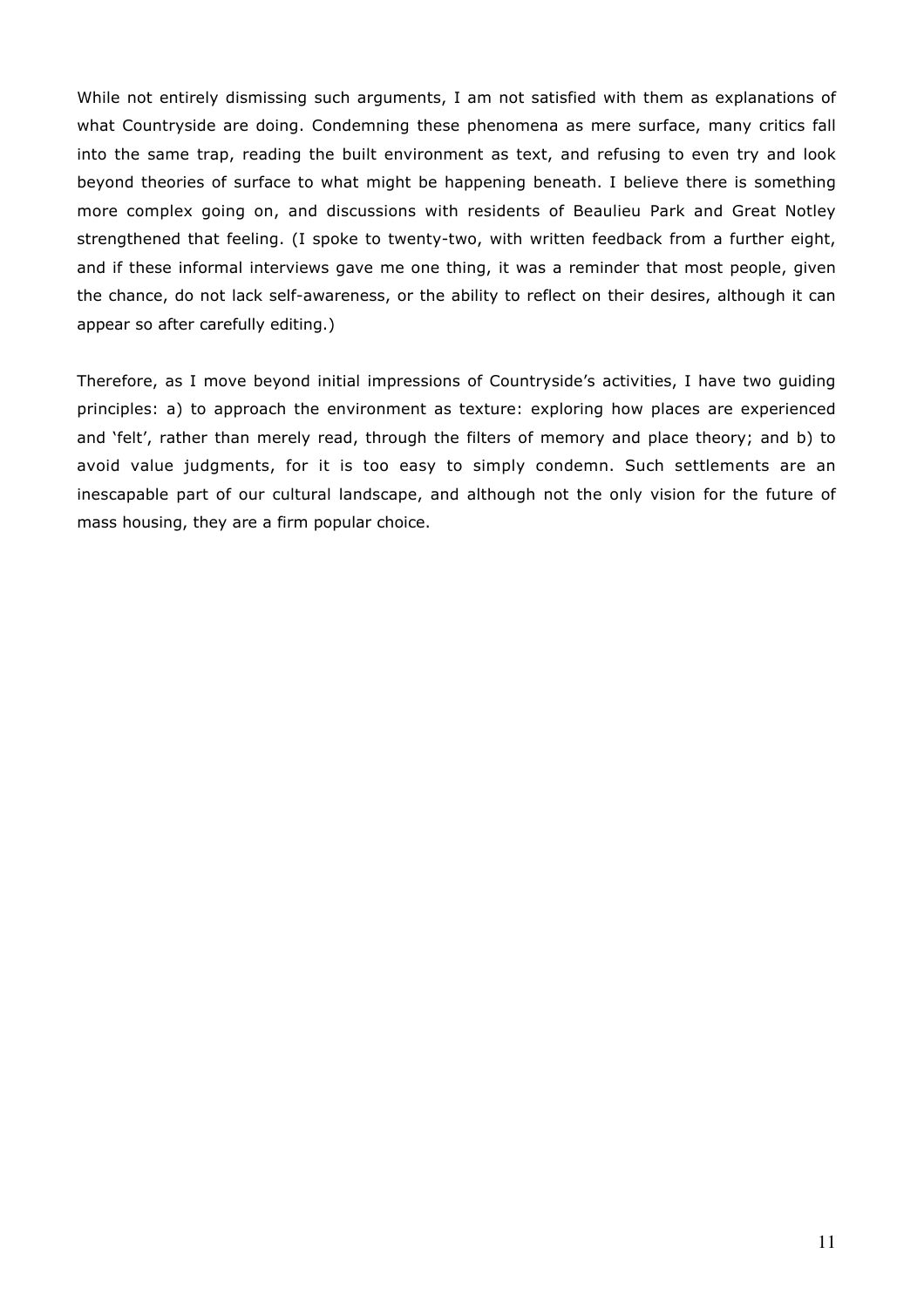

 *Fig 8: external nook at Beaulieu Park (on The Aragon house)*



*Fig 9: external nook at Beaulieu Park*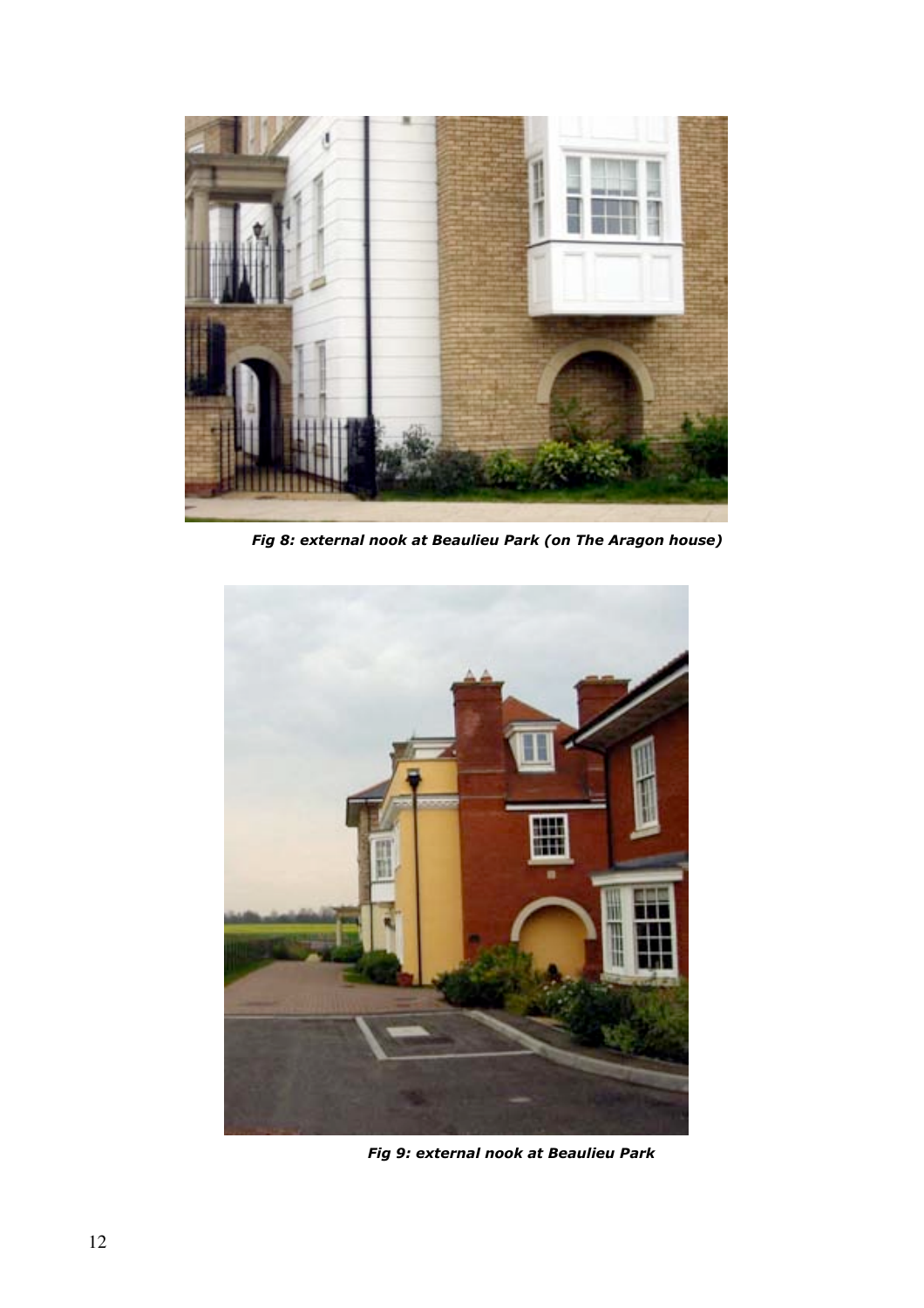### **2. Surface to depth**

*"It should have a sort of character, let's put it that way."* Raj, Beaulieu Park resident

Having addressed how critics might view Countryside's activities, I now look, less cynically, at what Countryside say they are doing, beginning with a near dismissal of the importance of Historic Value. For I encountered a striking absence of any wish among residents to maintain or feel the presence of the Historic Past in their domestic environment. (I use the P in order to maintain a distinction from less 'historical' forms of pastness.) Questions designed to elicit nostalgic responses brought few, revealing a kind of historical insensitivity: neither a 'sense of the Past' or of 'Olden Times' in house or estate design, nor a dream of 'olde-worlde' village life, appeared a major factor in people's choice of home. Likewise, in interview, Head of Design Trisha Gupta also failed to pick up leads to discuss nostalgia or the 'spirit of the past', and although this initially surprised and frustrated me, it subsequently sent my research off in a much more fruitful direction.

Before progressing, I should stress that the main considerations when home-buying, for most of those I interviewed, were practicalities: facilities and amenities. Economics were also key: not just in the sense of what was affordable, but in that of viewing property as an investment. For three people, this was reason enough not to acquire a contemporary-looking house, for 'contemporary style can date rapidly and thus lose value,' in the words of one. As the Independent noted in the '90s, practicality is 'overcoming the sentimental feeling attached to old homes' (Independent 1996). Or, as Andy from Beaulieu Park put it: 'The modern buyer has more practical considerations.' Even when envisioning their ideal home for me, people often began by listing facilities or nearby amenities, reflecting Patrick Keillor's concern that home is now more product than artefact (Bullivant 2000). Nevertheless, one house must be chosen over others fulfilling one's practical and economic criteria, and Countryside, priding themselves on keeping their edge over competitors, take a strong interest in the less conscious factors that draw people in.

Gupta implied that it was not references to the Past itself that mattered to people, but the physical qualities that the passage of time inevitably creates: 'If you look at how villages or towns or even cities that have grown up over a length of time are arranged, they will have spatial variety and have made use of various landscape characteristics, and the space will have evolved' (Gupta 2002). The subsequent 'felt' quality, 'the richness of history' (Rossi 1982: 29), accumulated 'by accident of time and tradition' (Osbourne 1992: 12), is described by Riegl as 'Age Value' (see Riegl 1982) and helps us distinguish an old thing from a new one. As Crook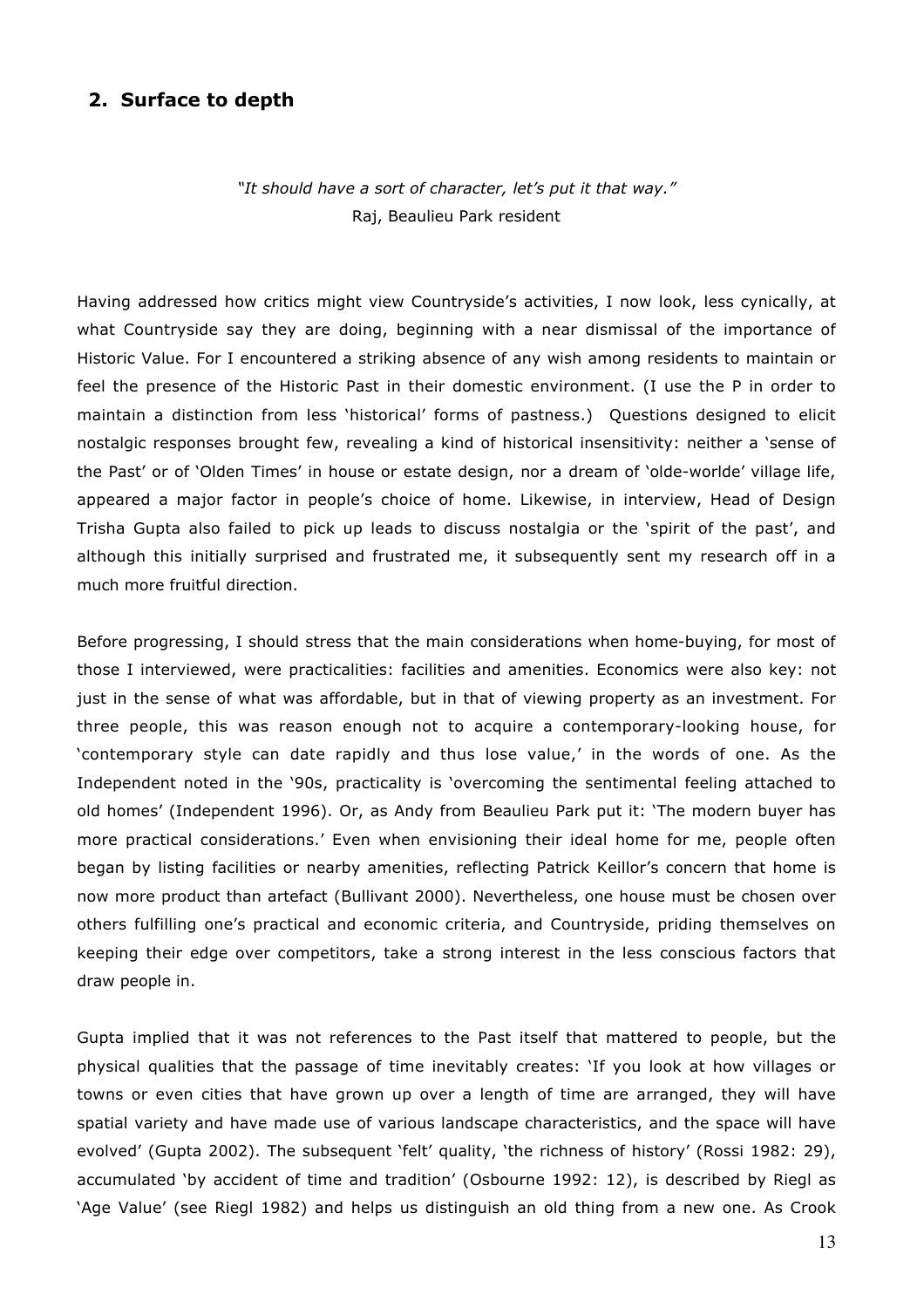puts it: 'You go to the place…and you know it's been there for a while. You don't necessarily know how you know its been there for a while. And you don't necessarily understand why you appreciate it' (Crook 2002).

As recommended by the Essex Design Guide, Countryside, through analysing historic towns and villages for inherent patterns and qualities, endeavour to create an equivalent 'sense of place', of individual character, in new developments, something lacking in 'sausage-machine' estates of the 1970s: 'you'd go into it, and you could actually be anywhere, because the character of the houses and the use of materials was exactly the same wherever you went' (Gupta 2002). Placetheorists agree that 'sense of place' is vital to human well-being and identity, helping us feel 'at home' in the world (see Casey 1987: 195; Norberg Schulz 1980; Relph 2000; Violich 2000). Violich stresses that although there is no 'generalised quality' expressible as a formula, it is possible to 'design in' foundations on which a sense of place can develop, and this is what Countryside attempt.

Gupta identifies 'legibility' and 'memorability' as key qualities of the spatial and visual variety inherent to old places, and strives to incorporate these in developments. 'Legibility' allows one to take possession of the town, navigating it easily thanks to clear spatial boundaries (EPOA 1997: 5; Frampton 85: 25) and recognisable 'visual keys' or 'landmarks' (EPOA 1997: 13; Lynch 1996), such as a distinctive red house, or large tree, and thus feeling comfortable and in control more rapidly. While 'memorability', the presence of 'devices that make places memorable', like a beautiful water feature in the park or working fireplace in the bedroom, ensures that a site or property sticks in a potential customer's mind, then aiding them settle quickly by enhancing legibility once they move in (Gupta 2002).

I see legibility and memorability working together in additional ways at Beaulieu Park and Great Notley. For the properties are clearly 'legible', as stressed by a recent sales brochure, as 'traditional Essex village', with sites offering 'all the essential qualities' of this archetype. Their visual aspect conveys local distinctiveness and cultural heritage, qualities of 'sense of place' (Violich 2000: 132-4) while addressing a web of useful memories. The fact that the houses resemble something we know, whether from direct personal experience – previous homes, or visited places – or from collectively shared and media-disseminated images, encourages, I suggest, a sense of connection, even belonging, and of knowing how to 'be' in the space.

If we have physically been in similar 'genuine' towns before, then this spatial familiarity may well trigger a 'body memory' (Casey 1997: 189) where rather than, or in addition to, our mind consciously recognising visual similarities to other places we have been in, our body, through the evidence of all the senses, recognises the feeling of being in a similar place through the perception of familiar forms. 'Re-enacting' the past rather than merely picturing it as the mind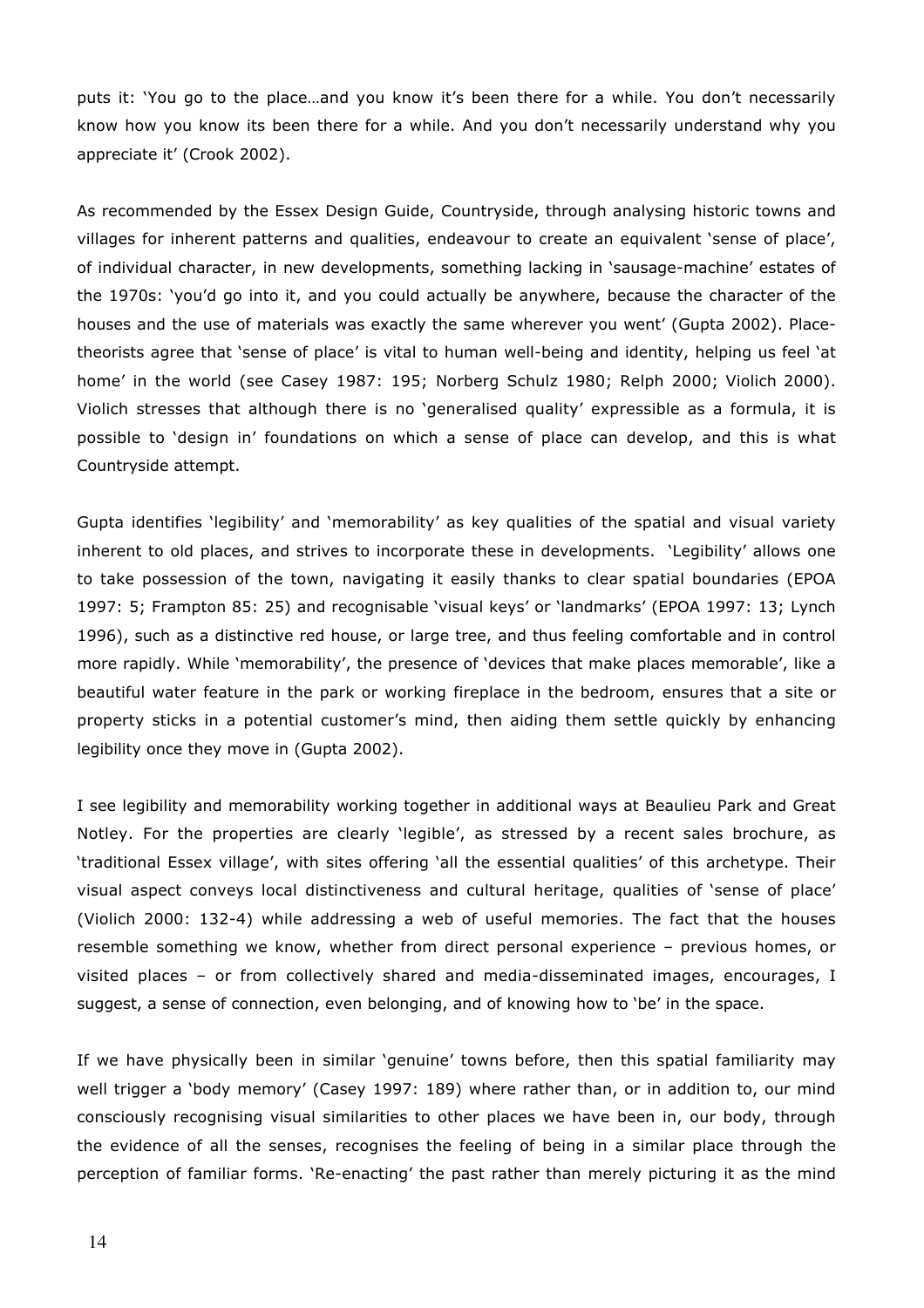does (Casey 1987: 194), our body may thus reinforce the link between the 'new' site and more established ones.

Casey stresses the importance of differentiating types of remembering, leading me to stress that I see the above process as a whole as one of 'recognition' - a remembering that is oriented towards understanding the present, and related to perception - rather than 'reminiscence' – related to nostalgia and about 'revivifying' the past and thus 'revitalising the present' (Casey 1987: 106-124). While not denying that those two types may coexist, as the values of security and domesticity that we may collectively reminisce about are 'recognised' in the site's surfaces, I wish to emphasise that I don't think the popularity of these 'historical' styles and arrangements is primarily due to a hankering for the Past or its values, but to a more fundamental process of recognition essential, in turn, for a more fundamental sense of security within our environment.

Spatial and visual variety is also achieved through the considered emulation of the 'evolved' quality of old towns, responding to the design journalist's challenge that such developments 'have none of the genuinely organic spirit of real old villages' (Glancey 2002: 11). Countryside's design philosophy of 'instant maturity', employed both site-wide and within individual properties, attempts to evoke, through an 'evolutionary' principle, the feeling that older places engender, thus putting people 'at ease' (Crook 2001: 10). At its most basic level, this is achieved through the use, whenever possible, of good-quality materials that will weather like those of former eras, rather than the cheap imitations available today. While the 'conviction that this place has evolved over time, rather than being a spanking brand new development' (Crook 2002) is encouraged by the intermingling of exteriors inspired by different eras, and by constructing elements of some houses in different styles, as if they have been extended at a later date.

The incorporation of 'built-in nooks and crannies' is a subtler version of this practice. These are like the spaces that appear in old houses as doors, windows and stairs are moved around over the years – 'spaces with no obvious function, such as landings that lead nowhere.' As Crook says 'to really give character to a home, you have to add those things that old houses acquire through time' (Dyckhoff 2001: 10). These 'dead spaces', as BP resident Lee called them, also serve as storage or display spaces: Lee was using his internal ones for bookshelves, while people keep tools and pot-plants within external bricked-in arches. (*figs 8 & 9)*

Countryside also work to bring out the site's genuine past, not just by highlighting its History, but by incorporating existing features. Field boundaries, hedgerows and water features were incorporated as guides to the shape of the different 'hamlets' making up the overall 'village' of Great Notley.Every existing hedge, spinney and tree was maintained, protected under polythene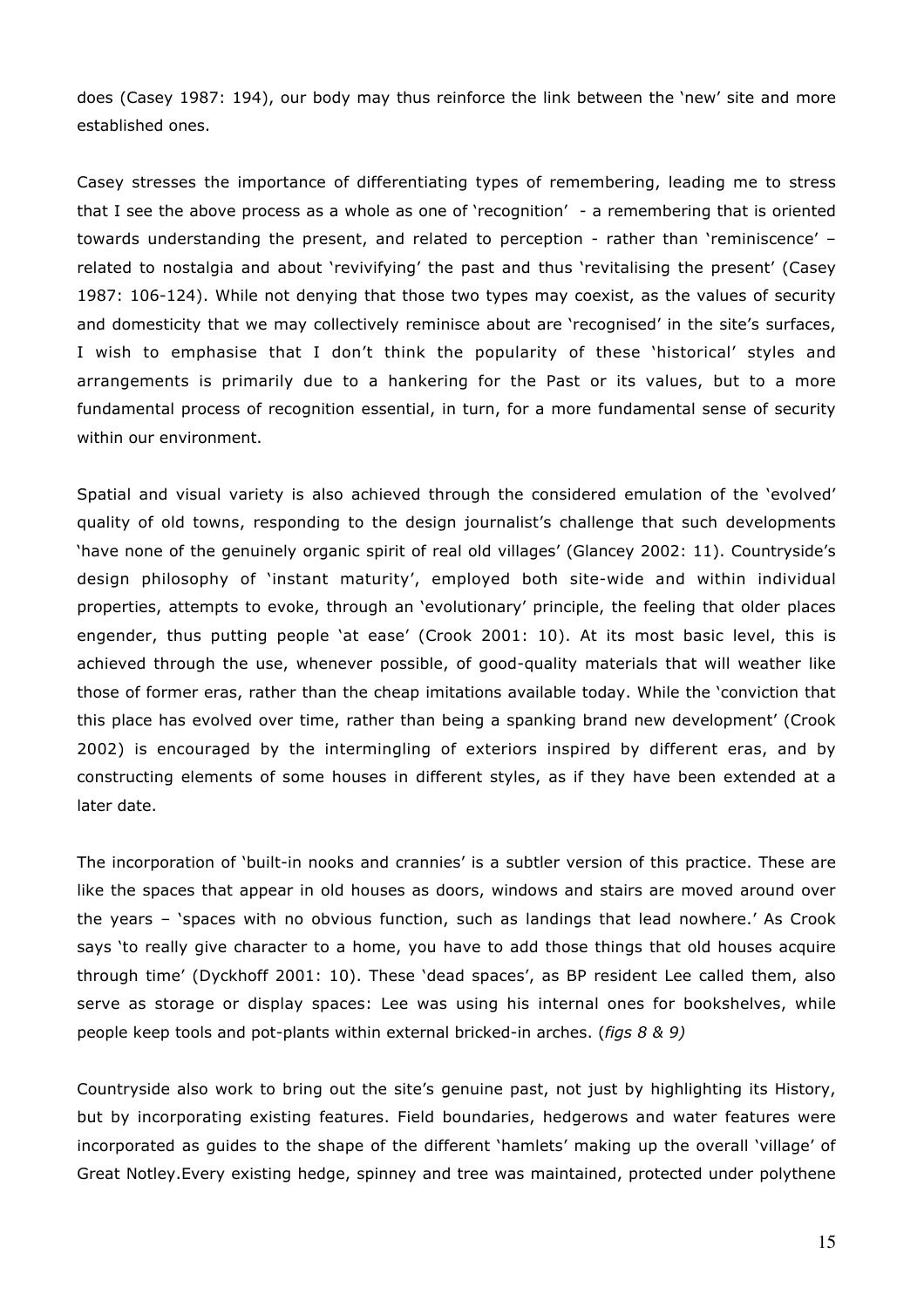while building-work surrounded them, and used as structuring elements for design. (*figs 10, 11 & 12)*



 *Figs 10 & 11: existing hedgerow used as design-guide for pathway at Great Notley*



 *Fig 12: existing trees and hedges used as boundaries for housing at Great Notley*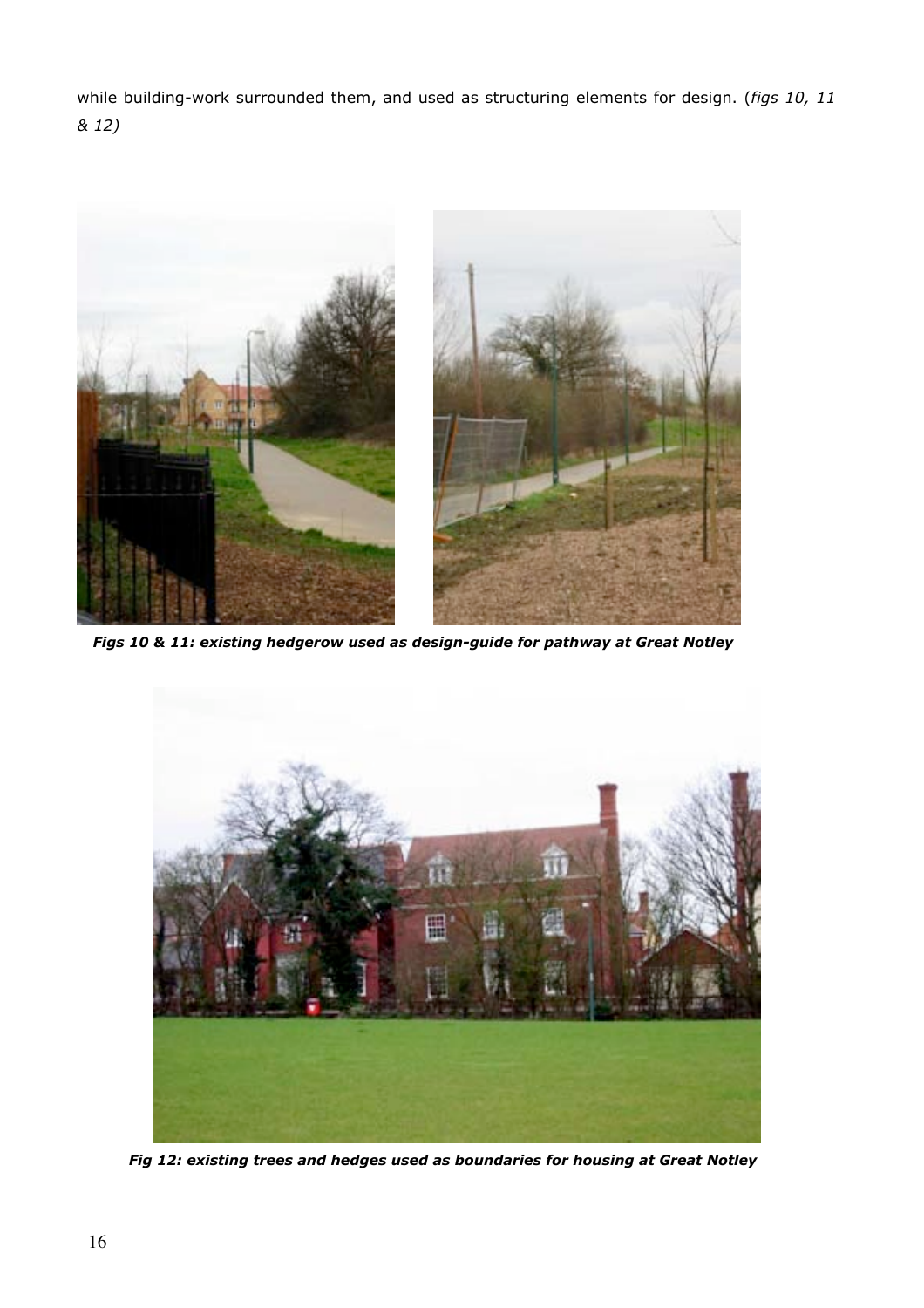Gupta explains: 'the best thing for designing is to actually have a feature that you can make the most of, so that you have a frame to design within. And when you do that you find that the design has to be a lot more interesting to make it work...And in the end, if you've got a stand of mature trees in the middle, that instantly transforms the character of the new houses' (Gupta 2002). This tactic not only gives structure and identity to the site, but a certain 'established' presence. *(see fig 13)*

Such inscription of agricultural prehistory 'into the form and realisation of the work' is advocated by Frampton. It enhances the 'idiosyncrasies of place' and contributes to a tectonic quality more vital to 'sense of place' than scenographic ones (Frampton 1985: 26-7). At Beaulieu Park there were few trees, so landscapers designed the site around the view of listed New Hall on the horizon. (*figs 14 and 15)*

Countryside do not expect potential residents to consciously register and tick off the forms designed to captivate them or put them at ease, but do expect buyers to notice, appreciate and remember them: 'There must be something about the house when you go in it as much when its empty as when its all tarted up with showhouse furniture…People don't select the individual detail and say "Oh yes, that's really nice," but they'll look at it, and they probably won't quite know why, but there'll be something about it that makes it feel right' (Gupta 2002). I had an 'instant maturity' experience that allowed me to reflect on this in a Great Notley showhome. The furthest door of those opening off the first-floor landing ahead of me was set back in a nook (*fig 16)*, and something suddenly felt strangely, yet pleasantly, familiar.

Searching for the cause of this, I realised that I had been reminded of a similar landing in a big Victorian house where I used to play as a child: the nook would be perfect for hide-and-seek. Analysing this subsequently, it seemed that a spatial configuration had provoked a bodily sensation, which then sparked a mental image, leading to conscious recollection, but so rapidly that the levels of recognition were virtually simultaneous.

Similar negotiations between cognitive and bodily memory, knowing and feeling, are ongoing in the process of 'reading', and settling within, our environment, as Casey explores. Therefore, 'the lived body' as he stresses, being 'always in the thick of things' (Casey 1987: 180), we should devote as much attention to the bodily as to the cognitive or visual, working against the cult of 'mentalism' (Casey's term) in analysing the role played by memory in perceiving a homely environment. Not forgetting that fuzzy bit in the middle, where the most interesting stuff may happen, which Tschumi articulates more coherently as - 'that gap in the obscurity of the unconscious, somewhere between Body and Ego' (Tschumi 96: 110). (see also Rodaway 1994; Pallasmaa 1996; Sibley 1995: 1-4)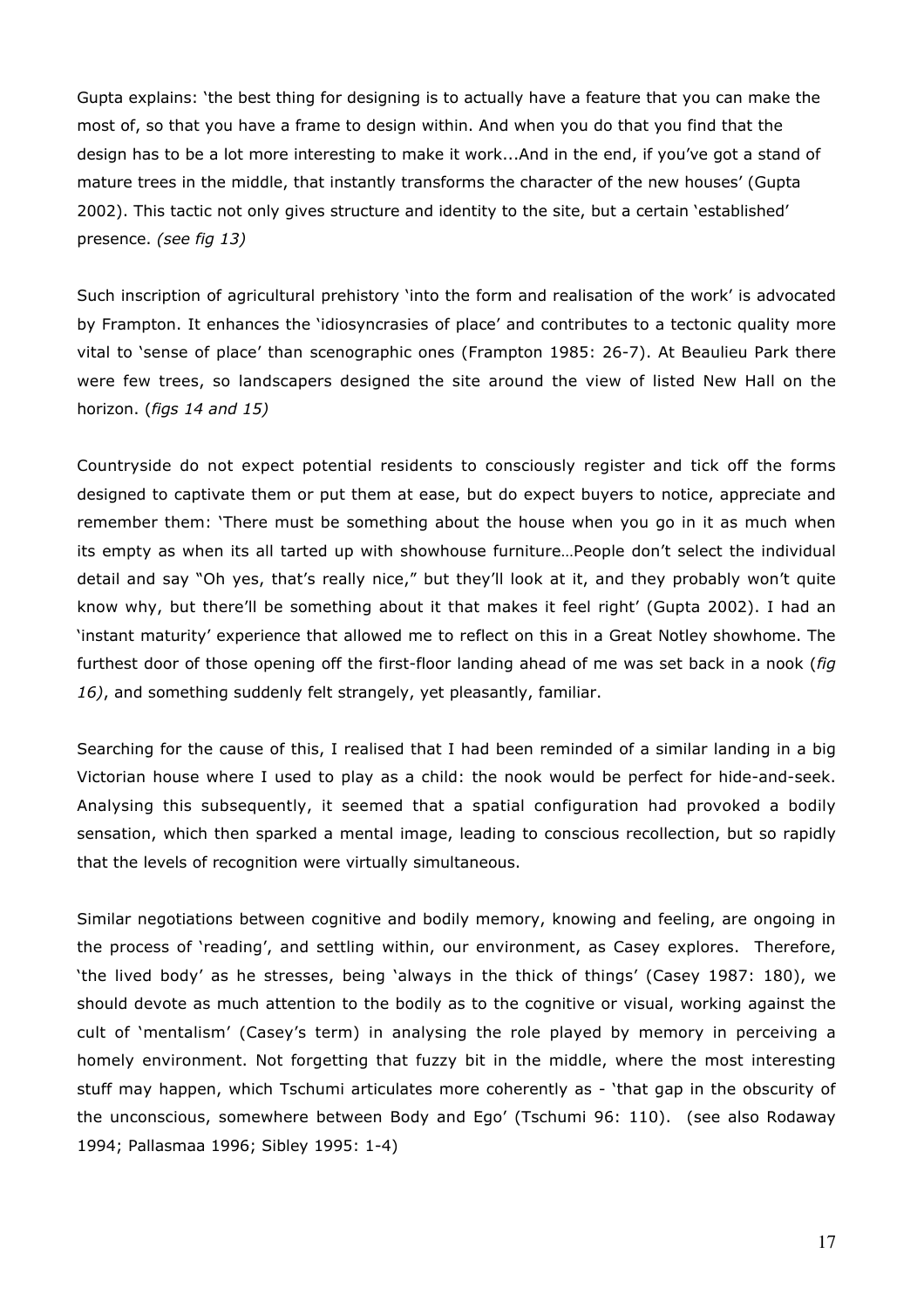

 *Fig 13: existing mature tree used as focal point for design at Beaulieu Park*



 *Fig 14: Countryside sketch of proposed view to New Hall at Beaulieu Park*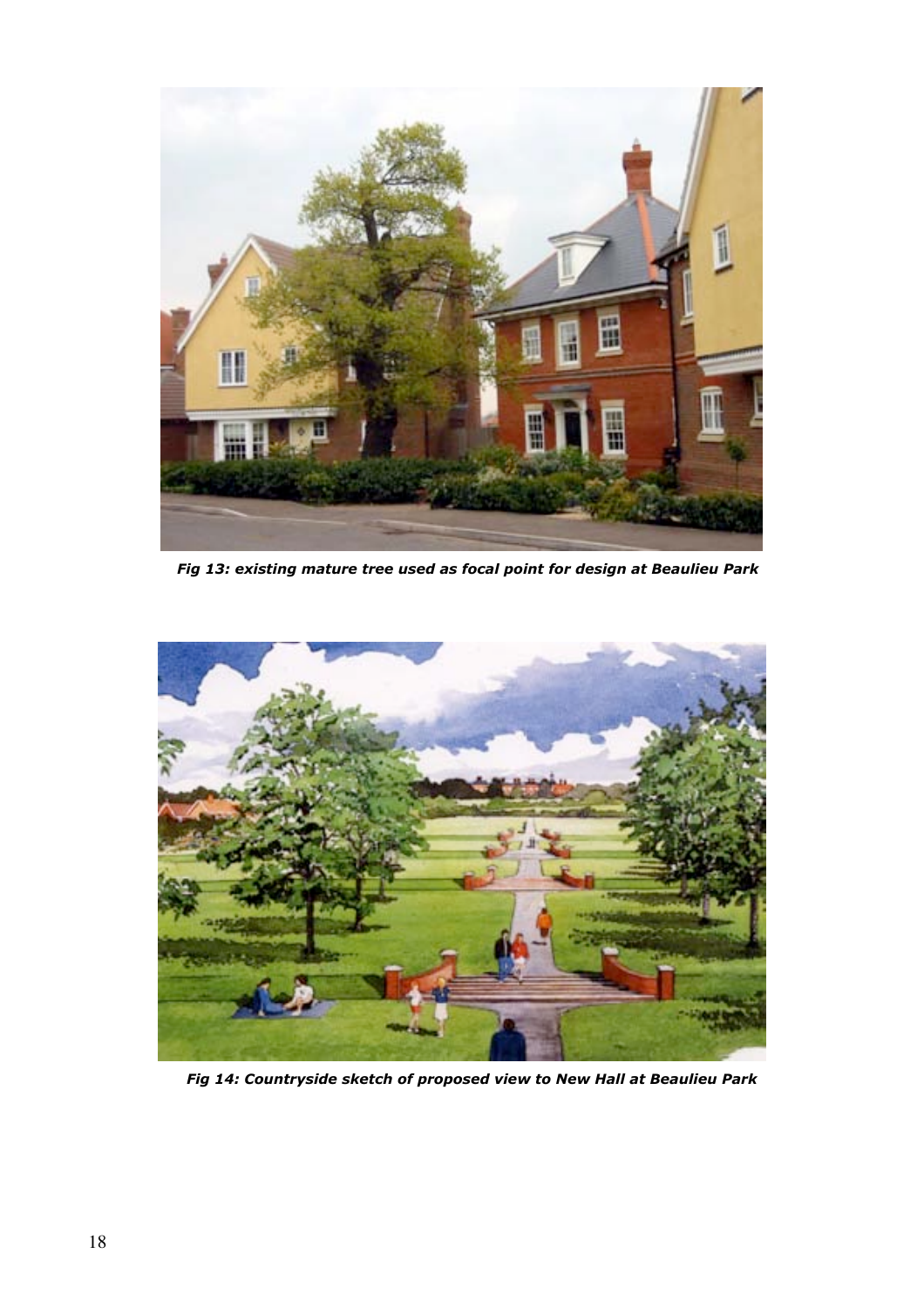

 *Fig 15: view through to New Hall today*



 *Fig 16: landing of Great Notley show-home*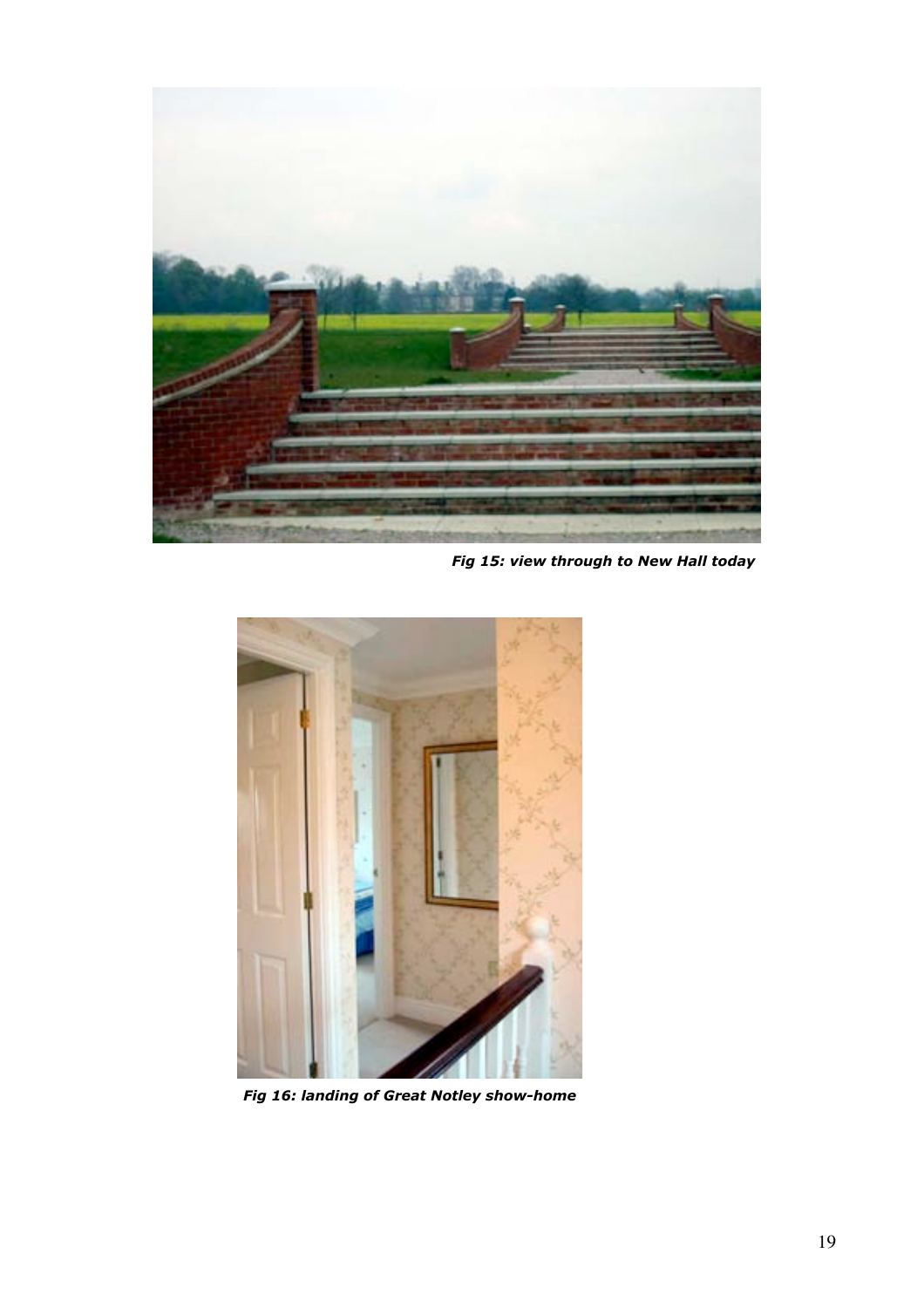We have looked in detail at how Countryside reproduce the spatial and visual qualities of older sites, encouraging spatial orientation and recognition but, apart from a reference to the established presence generated by old trees, we have not considered that 'felt' quality of an old village, that 'richness of history' or established presence that Crook mused upon. Can Age Value be created from scratch too, along with the built forms of the village?

I believe that it can, for this temporal quality, I suggest, is inherent to the evolved spatial configuration with its 'evidence' of evolution; not, I stress, in the sense of a *genius loci* type spirit, but as something that our recognition of those established spatial forms projects into them, responding to the 'story through time' that they offer us. What the interaction of our perception with the built forms produces *is* Age Value; 'a generalized sense of the passage of time' (Forty 2000: 212) The subsequently perceived evolved, and evolving, condition of the site, combined with the mature natural elements of the landscape, gives it an 'established' atmosphere, something that the residents of Beaulieu Park and Great Notley that I spoke to both noticed and appreciated. It also provides a sense of temporal continuity: an understanding of time evolving towards the present and beyond, which orients us, and in which we feel 'rooted.' This condition would seem to be as vital to our feeling 'at ease' or 'at home' in a place as spatial orientation.

I conclude that what Countryside's tactics achieve, far more importantly than evoking any sense of the Past, is an evocation of a sense of the passage of time. The nostalgic focus of postmodern society on Historic Value (jumbled as that history may be) seems to be about looking back, to something that can never 'be' in the present even if it was in the past. Whereas Age Value implies continuity; an ongoing forward movement *from* the past rather than a looking back to a separate Past. The sense of active progression or evolution, and of knowing that time has passed in a place, engendered by evidence of age helps us to position the present, and ourselves in it, not in a historical sense, but in a way that allows us to feel part of an ongoing story, like that we imagine for our own existence.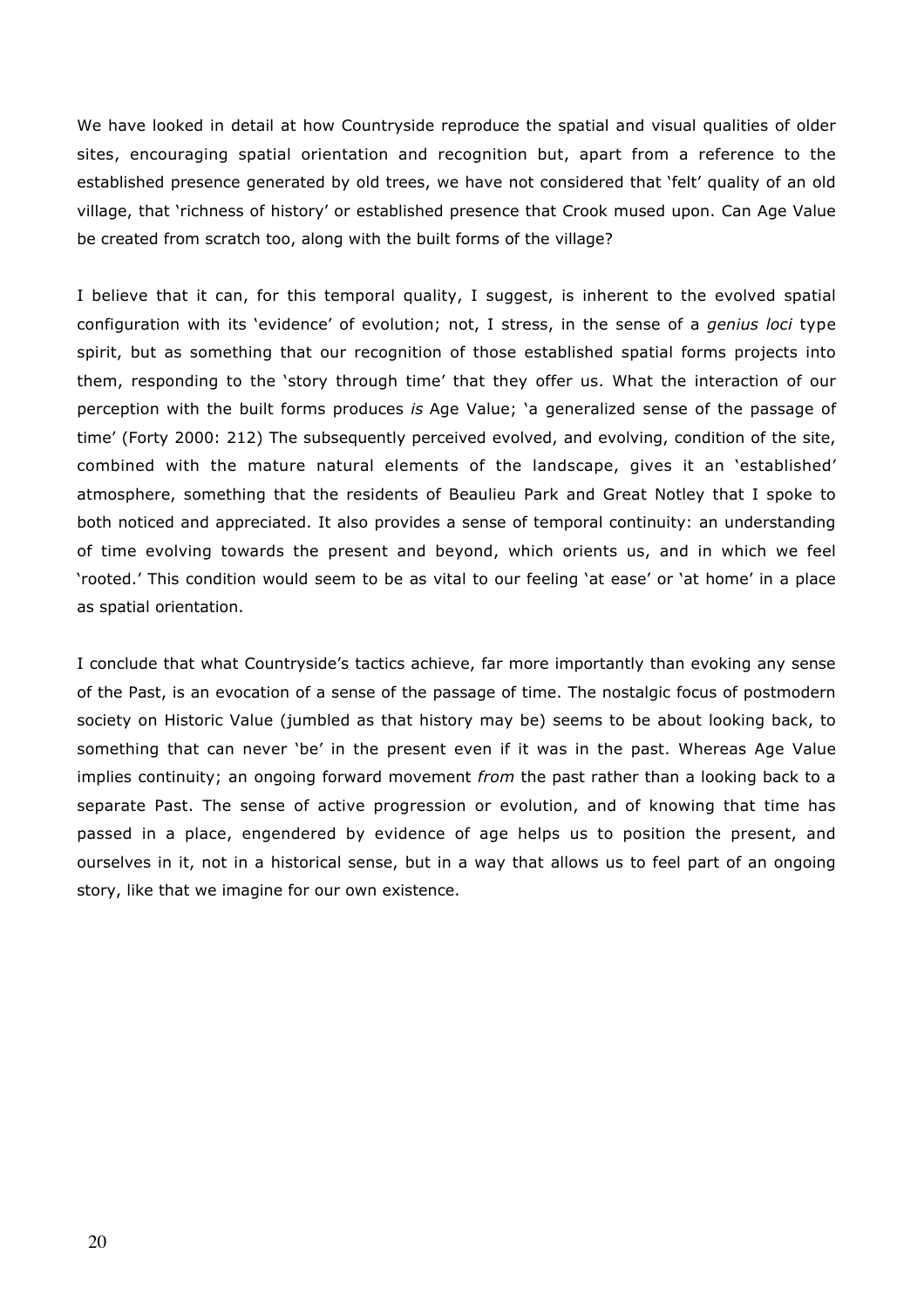## **3. Depths**

*"Living in a place like this is a bit odd…But over time, you get your own history in a place."* Ros, Great Notley resident

In prioritising passed time over the Past, I do not mean to entirely dismiss those 'postmodern' arguments about purchasing a place in a mythical representation of the English village. To a certain degree, I see that as the case, but I believe it is not done naively, and that it is a more complex phenomenon than initial assumptions about nostalgia or social conservatism might suggest.

At Great Notley and Beaulieu Park a story can be read about a certain kind of village. It is a story in space, accessed as one walks through the village and recognises its forms, just as one reads a certain story about domestic life walking through a Countryside show-home. This story offers clear associations with a Past, albeit a 'fake' past or 'social imaginary' of cricket on village greens, summer fetes, Miss Marple, and the like. Such stories could be seen to be both playing to our desire to, while also encouraging us to, 'hang…onto a Bekonscot dream' of an ideal village in an idealised past (Glancey 2002: 10).

However, this (and the showhome story) is not necessarily a story that anyone (or many people) really believes. Just as the story told on a more abstract scale, that of the evolution of the space through time, is a 'fake' story, that no-one actually believes, for we know the village is new, but one that is nonetheless plausible, and that serves an orienting function. The story through time is a story that could have happened, but didn't, at least not in this space. And the story through space is one that we like to think might have happened, somewhere else in time, but probably didn't. But that nevertheless is still 'true', in that it exists, and we tell it to ourselves and each other. And they are both stories that we recognise, not necessarily from direct personal experience, but certainly collectively, and from indirect experience. They are two types of shared narrative, or 'memory', and as that serve an important function.

Ricoeur, in *Time and Narrative,* argues that narrativity is essential to both the human perception and understanding of time, and, through this understanding, to our ability to make sense of our own existence in time, and thus ultimately, to our ability to 'exist' at all: 'Time becomes human to the extent that it is articulated through a narrative mode, and narrative attains its full meaning when it becomes a condition of temporal existence' (Ricoeur 1984: 52). Although stressing that in articulating this fundamental link between human existence and story he is saying nothing new - 'That life has to do with narration has always been known and said'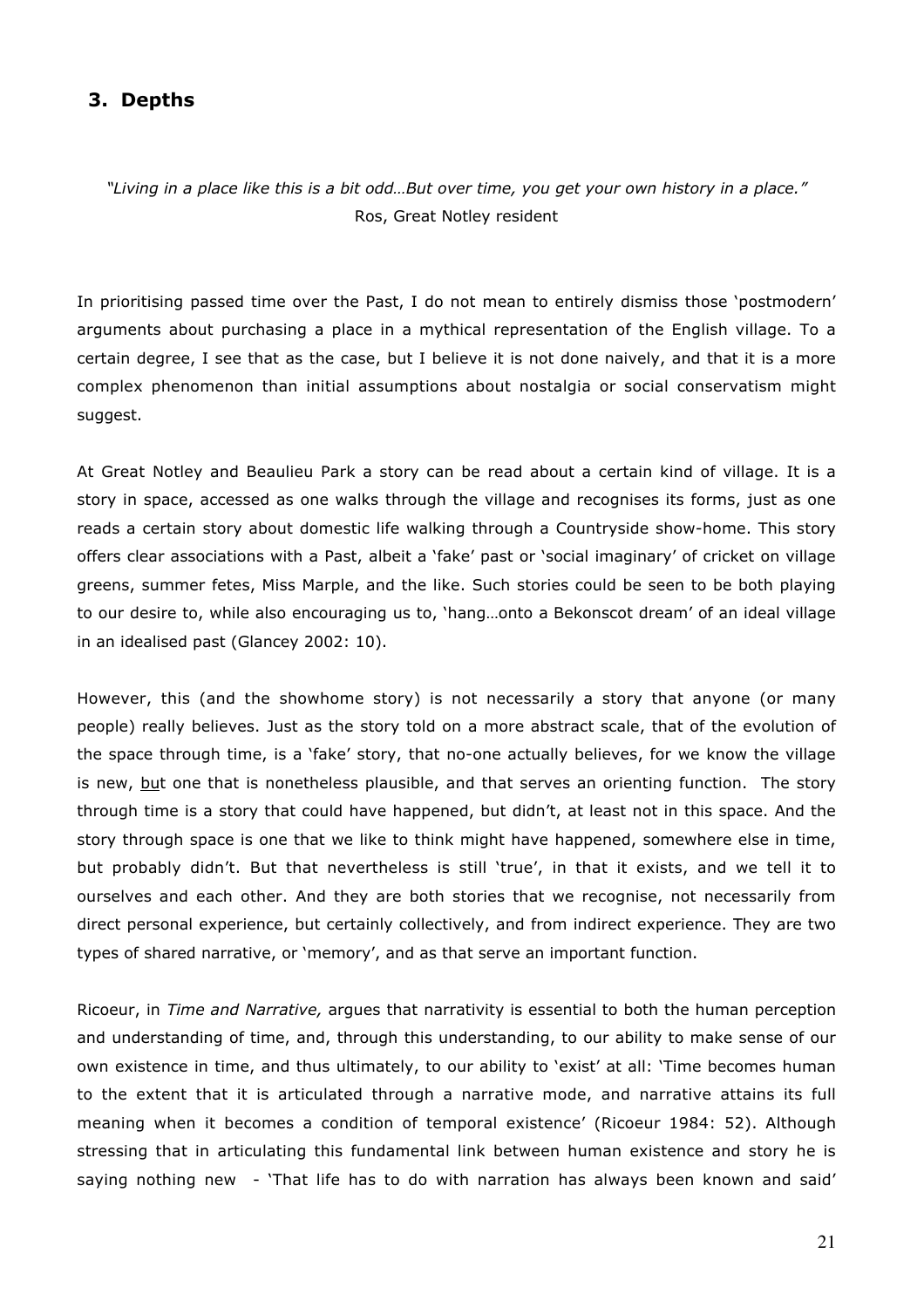(Ricoeur 1991: 445) – he then moves beyond that generalisation to deconstruct how the relationship actually works, and his insights add much to my argument.

Quoting St Augustine and Heidegger, Ricoeur represents Time itself – 'cosmic' time - as something 'chaotic, obscure and mute' devoid of sequential form. Like Augustine, he says, we know time when no-one asks us, yet can't explain it when they do. In order to articulate, and make use of time, we nevertheless shape it through certain strategies. Heidegger distinguishes three modes: 'within-timeness' (least 'authentic') - close to linear time, where we break time down into a series of moments; 'historicity' - the stretching along of time as a narrative, a 'becoming'; and 'temporality' (most 'authentic') - the sense of being-toward-death. Ricoeur explains how we use stories (fact or fiction), first to establish ourselves 'within' time, to articulate that B follows A, and then to 'shape' lived time. But while we negotiate our relationship with time thus, we never lose sight of it being more than we can articulate, although that feeling of being-toward-death is the closest we come (Ricoeur 1991: 105-115).

Having developed our narrative capacity in coming to terms with time, we employ it to make sense of ourselves and of the world, witnessed as existing through (in both senses of the word: 'within' and 'by reason of') time. Narrative is used not only to make sense of our self in the sense of understanding something that already exists, but actually to form that thing in the first place. Ultimately, our 'being-in-the-world' is constituted by time and made possible, conceivable, by narrative.

'It seems that our life, enveloped in one single glance, appears to us as the field of constructive activity, deriving from the narrative intelligence through which we hope to recover (rather than impose from without) *the narrative identity which constitutes us*. I emphasise the expression narrative identity because that which we call subjectivity is neither an incoherent succession of occurrences nor an immutable substance incapable of becoming. It is exactly the kind of identity which the narrative composition alone, by means of its dynamism, can create' (Ricoeur 1991: 436-7).

Ricoeur concludes that we have 'an authentic demand for a story' with life as 'an activity and a desire in search of a narrative.' After all, 'life is no more than a biological phenomenon as long as it is not interpreted' (Ricoeur 1991: 432-4). For the purposes of that interpretative function, both history and fiction are equally useful. For, as I understand it, we continually employ, and engage with, a network of stories, in an ongoing process of telling and retelling, combining and consolidating, remembering and forgetting. Not only does this practice help us to understand our place and our progress in the 'temporal' lifeworld that we perceive, but to emplace ourselves in the material 'spatial' world that we inhabit, and to continue to negotiate our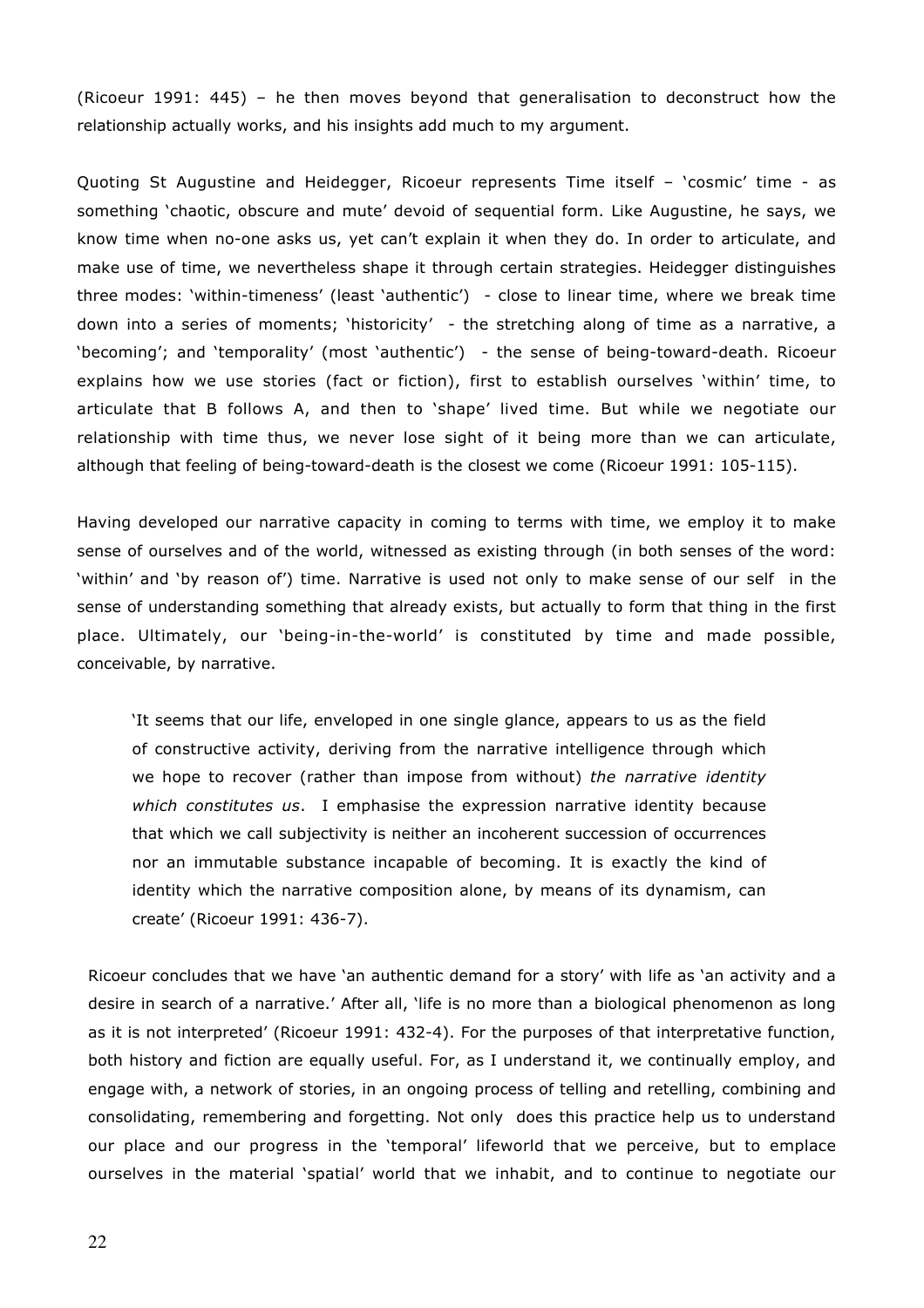relationship with the latter as it too evolves through time, its spatial configurations taking on the marks of time. (Ricoeur's name for these is 'traces.')

A 'need' for narrative emerged from my resident interviews. In fact, it was as a result of these that I thought of reading Ricoeur. For, accompanying the lack of interest in feeling a sense of the Past around one, despite a general liking for the 'established', was a clear valuing of emplaced personal pasts and memories, and an enjoyment of telling these. Asked to name their favourite home, half my interviewees chose their current one, but for those who picked a former home, the primary reason was not its attractiveness, or its practicality, but what had happened there. For older people it was often the house where family had grown up, for others it was a house that they had altered in some way to suit their preferences – 'It was just that we made the house ours with the extension. It was our idea and it was totally different' – and for one woman it was the first flat where she had lived as an adult, forever linked in her mind with exploring her independence.

More than one person stressed that it was hard to disentangle the fabric of a house from what had happened in it. As Phil from Great Notley explained: 'You think of the experiences. In a grotty house you can have had a great time.' This could also work the other way. As Sibley points out, the domestic does not have good connotations for everyone (Sibley 1995). One exresident of Great Notley said that her house there had been her favourite, but she left it because 'there were too many memories in that place. Bad memories.'

Likewise, discussing what made home feel like 'home', the ideal that emerged often seemed to be a place where you could imagine stories unfolding and fond memories being formed in a safe and private environment - one resident from Great Notley, visualising his ideal home, stressed that it would 'feel lived in' by his family and children, while one from Beaulieu Park saw home as 'a place to be with the family, share and enjoy each others company. A place for both happiness and sadness, but togetherness.' Or, it was a place that you could get to know intimately and make your own. Graham from Great Notley, on the same topic, said: 'You know everything about it. You go in and say it's me! You know all the noises, which stair creaks and the sound of every door. It takes on a character of its own.' In the words of Adolf Loos on his family home: "it grew along with us and we grew within it." The house was the 'family's product', and it and its contents 'narrated family history' (Mostafavi and Leatherbarrow 1993: 80).

One might therefore suggest, contemplating these tendencies alongside Ricoeur, that a fundamental function of home, and the wider home environment, is to be somewhere that offers space where one's personal story can unfold (space *for* memories) but where one can also sense one's personal story extending back in time (space *of* memories), thus orienting one in time, and by extension, space. For if a place offers qualities that engender an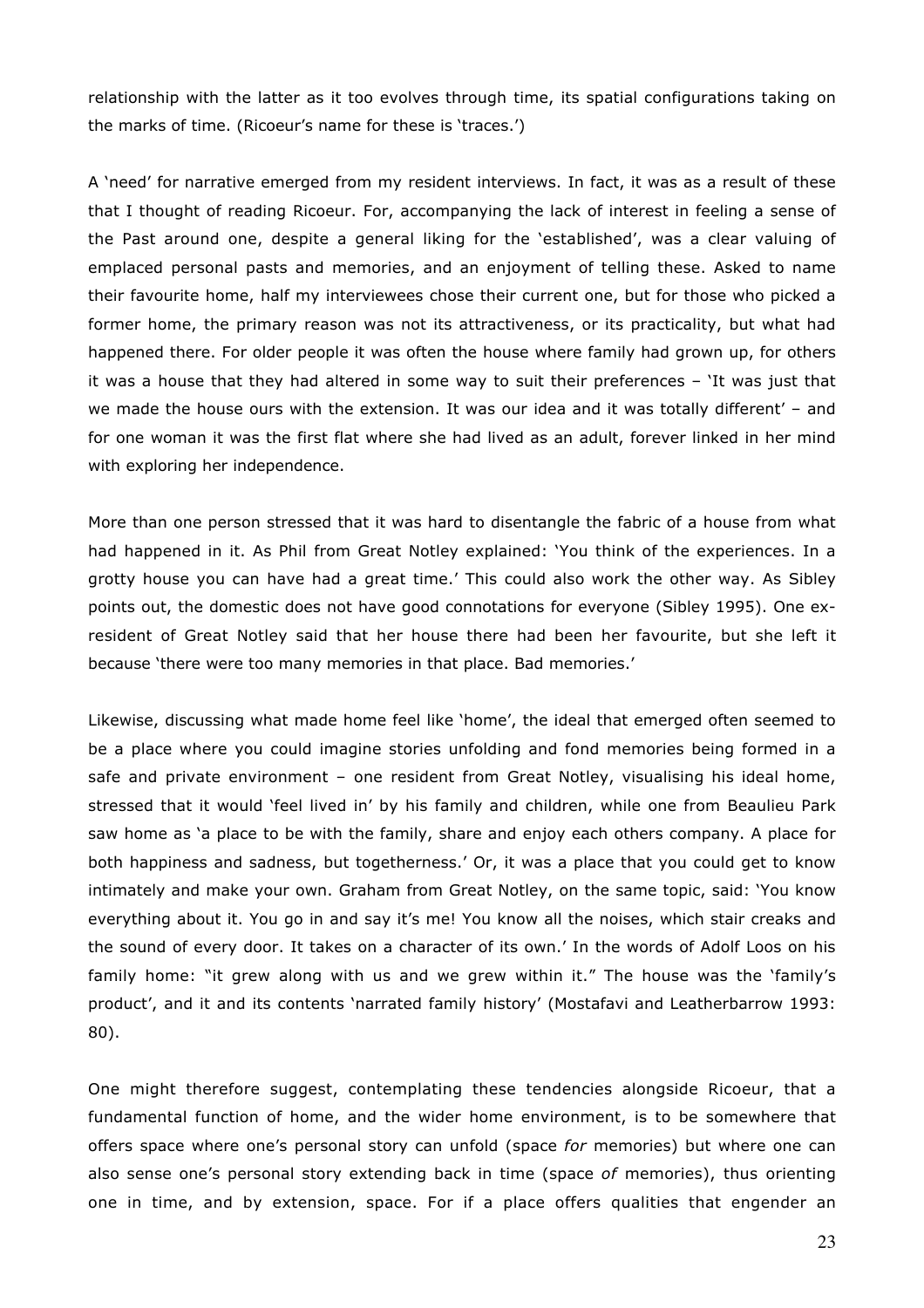understanding of one's identity in time, which Ricoeur stresses as essential, it becomes a secure environment associated with that sense of identity, 'a repository and witness of one's life (Bognar 2000: 189).

This orienting space of the home, as the centre of our perceived existence, provides the 'security through which we learn to negotiate acceptable relationships with new ideas, and formulate and test our own' (Allison 1999: 1). This process involves the constructing and of processing stories to make sense both of ourselves, and of the collective stories of the wider world which frame, intersect and influence our narratives. The capacity to integrate, and to be subsequently modified by human life-stories is said to be a prime quality of 'place', for indeed, space only really becomes place as a result of human interaction (Violich 2000; NS 1980; Hayden 1995; Relph 2000; Seamon 2000).

So, how does a Countryside development encourage this storytelling? If we understand a welcoming home environment as a place that allows us to 'root' ourselves in space and time, one which offers foundations for our life-story and self-identity, from which we can understand our 'story' emerging, but in which we can also imagine settling in order to continue evolving, then I see a Countryside village, with its sense of the passage of time, as a kind of enriched grow-bag.

Rather than entering a bare and 'new' space, a clean canvas, we enter one where the reassuring evolution of time is already in evidence, in spatial forms we recognise, and with clearly demarcated points into which the new homeowner can 'plug' their own ongoing story for a 'kick-start' into the new environment. At a village-wide level, Countryside offer two 'kickstarts' to a 'community' story: the site's similarity to other experienced or imagined places, orienting us in space, and evidence of an existing temporal narrative in that space, orienting us in time (by which I mean evolving, ongoing time, *not* historical time). Likewise, at the individual property level, through the same two 'head-starts', the house is already recognisable in space and time as a potential home.

The 'built-in nooks and crannies' are *most* interesting in that they, while generating the domestic kick-start through evoking the passage of time, also, by contributing to spatial variety and giving some established sense of identity to the house, provide an additional stimulus to the accumulation of future stories and memories. They offer '"landmarks" by which we gauge our progress through a given part of the landscape and on which we hang lasting memories' (Casey 1987: 198), assisting one in taking possession of the house and orienting oneself within it. By giving a 'framework' similar to that of Gupta's field boundaries, they offer an 'aid' to interior design, or the arrangement of personal artefacts, helping the homeowner incorporate their own character, while also offering spatial detail that will play a part in future memories of the property and our time there, for 'we observe the continuance of *time in place'*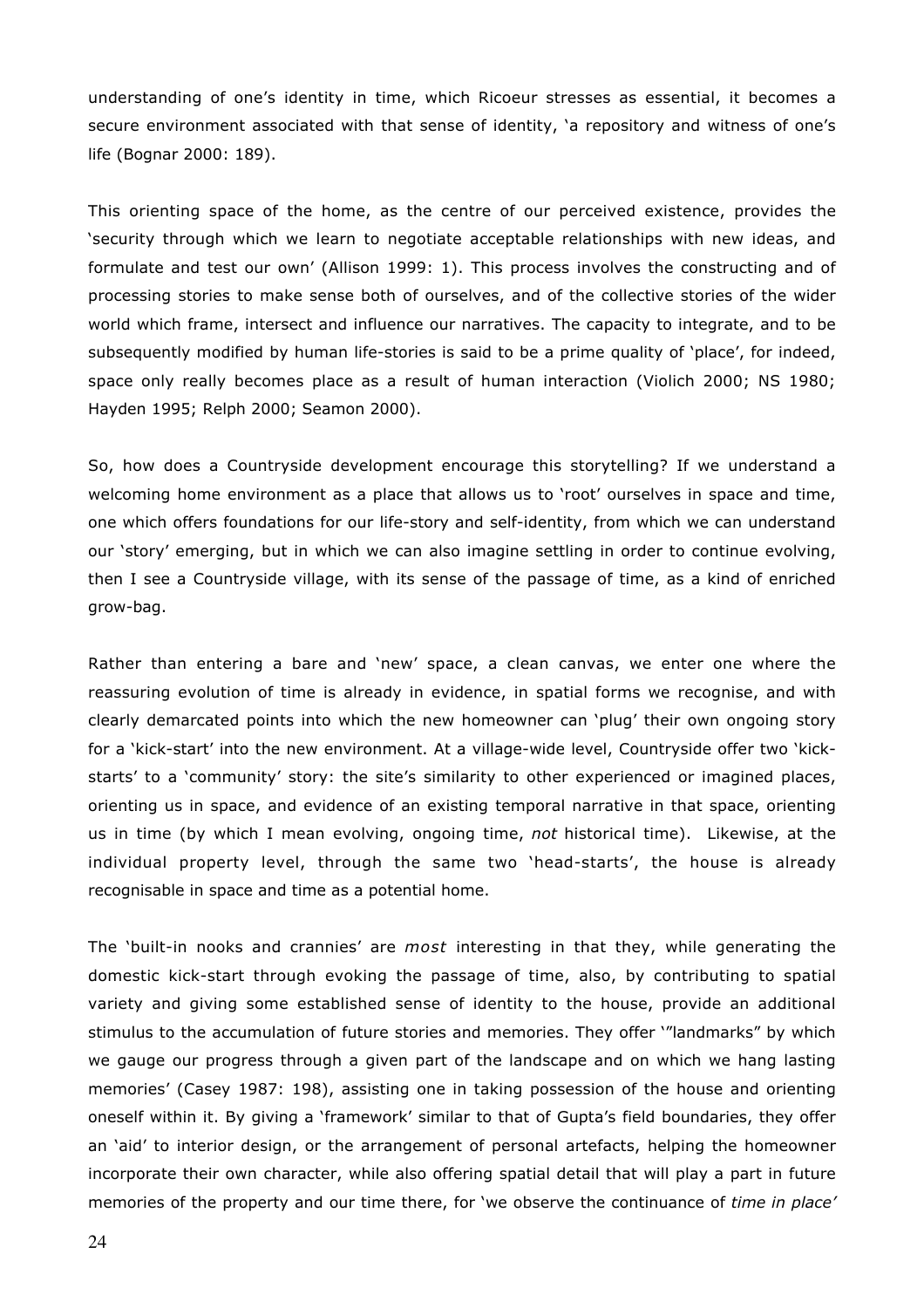and our memory of experience is 'place-specific' (Casey 1987: 182-198). Bachelard too views the nooks of our home as offering 'clearly delineated…refuges' for our memories (Bachelard 1969: 8).

Nooks and crannies make the house something more complex than a 'decorated shed' (Venturi et al 1996), despite Countryside sales brochures promoting the product as 'interior layouts to suit a modern lifestyle but within an elevation that has all the charm and character of a much sought-after period property.' For the presence of 'nooks' bridges the potential crevasse between exterior and interior by uniting them in a plausible and desirable story. This story weakens claims that these interiors are just Modernist principles in disguise (Samuel 1994: 75), for rather then 'systematically gutting' the interiors of every trace of the past (Samuel 1994: 54), here traces are purposefully introduced. As noted, the converted period house is in vogue, and what Countryside produces is almost a pre-conversion: ready-converted spaces, saving time normally invested over centuries by a series of residents making structural changes to suit their lifestyles! (The pre-converted manor house at Great Notley is the most surreal example of this, built ready transformed into three 'townhouses' behind the grand façade!)

The nooks are not only 'scars' left by conversion processes, but in some cases intended results of it. For example, Crook explained how house-building convention inserted walls at a certain point in the attic space (often already 'converted' into a spacious bedroom in a Countryside home), leaving triangular 'wasted' spaces between walls and eaves. Space-conscious homeowners remove these today, turning that space into storage, perhaps for shoes. But in some properties, Countryside do that 'in advance.' Indeed, many nooks serve a double purpose – storage *and* trace - so that economically valuable space is not sacrificed to a mere conceit.

But such conceits may be increasingly important at a time when nationally, we are increasingly mobile, moving house more frequently, often over long distances. Most are no longer born in the same house that they live in once adult, or even the same community, whereas once we may have done so, in the process maintaining a sense of personal history that was also inextricably connected to a social one. Heidegger's ideal of the Black Forest farmhouse, designing 'for the different generations under one roof the character of their journey through time' (Heidegger 1971: 160) seems an anachronism. But this does not have to result in the existential separation of self from the idea of home, as Bachelard fears, if we can find ways to understand our 'homely' needs and desires, spatial and temporal, and to incorporate our personal narratives into spaces purposefully created to nurture them.

We must be wary however, of over-defining such spaces, and thus over-prescribing future stories with the very techniques that could stimulate them, resulting in frozen narratives, and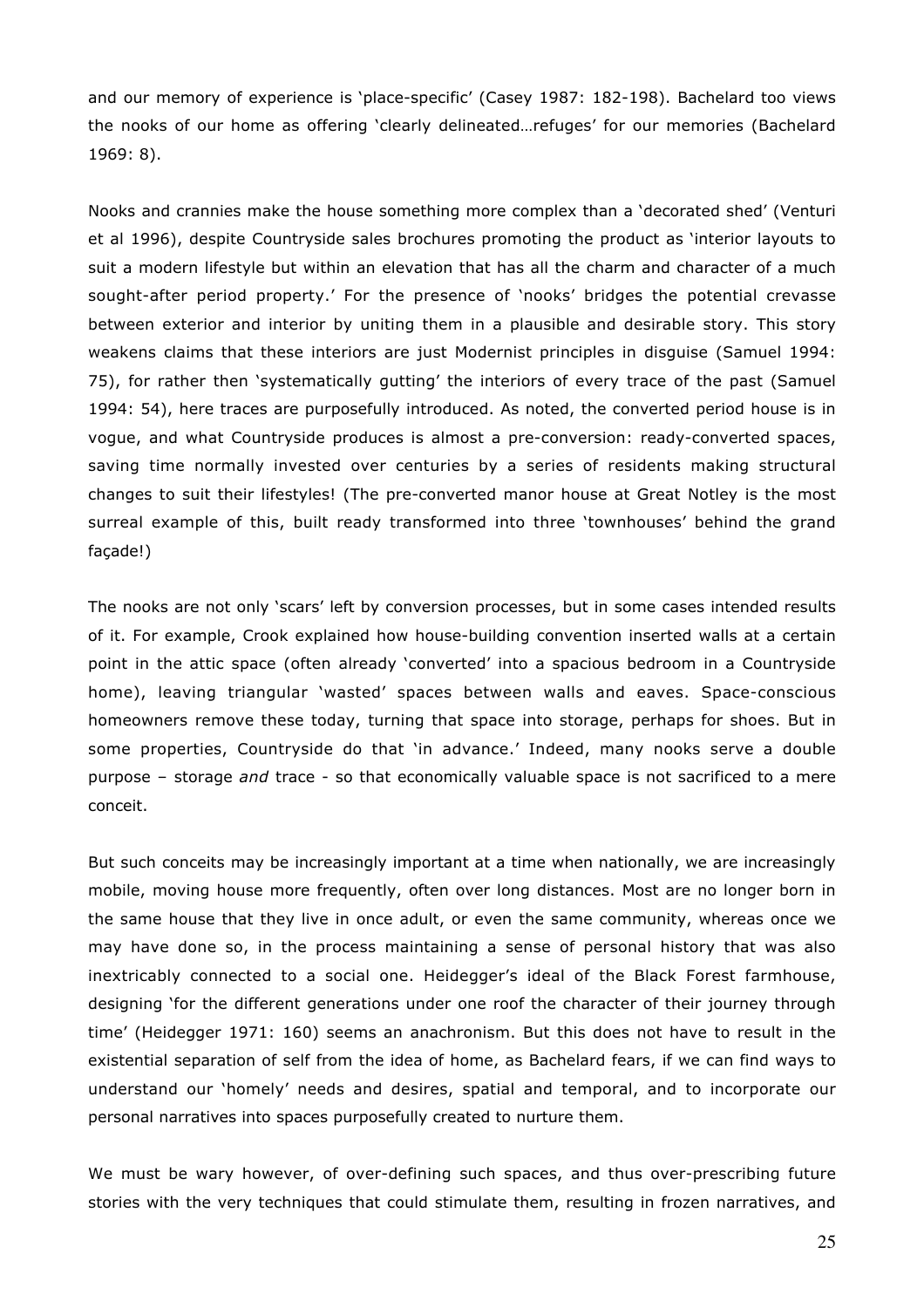a fixed vision of village life. Architect Wendy Shillam sees the practice of 'nookism' as one that limits the way people inhabit their houses, restricting their use of space (see Glancey 1999). Countryside homebuyers are required to sign a ten year Good Neighbour Covenant. This requires them to vet any proposed alterations to their property with the company, ensuring that the site has a period of time to establish itself in its original form.

Countryside do not ban alterations, but insist that they are 'sympathetic to what we've created' (Gupta 2002). Gupta explains that a lot of care is put into creating that initial form in order to give people the feeling of '*inheriting* something', stimulating their sense of ownership. She explains: 'When you go back after a few years to a completed scheme it's quite interesting to see what people have done. You find that if you've landscaped open spaces and front gardens, people will put more into them and it will all look really beautiful. But you go along to a scheme where the house-builder has just put in grass in the front gardens and the odd tree, and it doesn't seem to get a lot further than that. But if you show people what you can do…'

Nevertheless, I sympathised with the resident who complained that she was not allowed to change the colour of her front door. There is a tension here to be resolved: we may no longer have the time in the day, or in one place, to create really established homes for ourselves. But, having been given a 'kick-start', one's home must be allowed to move on, and we to fully engage with it to make it ours while we are there.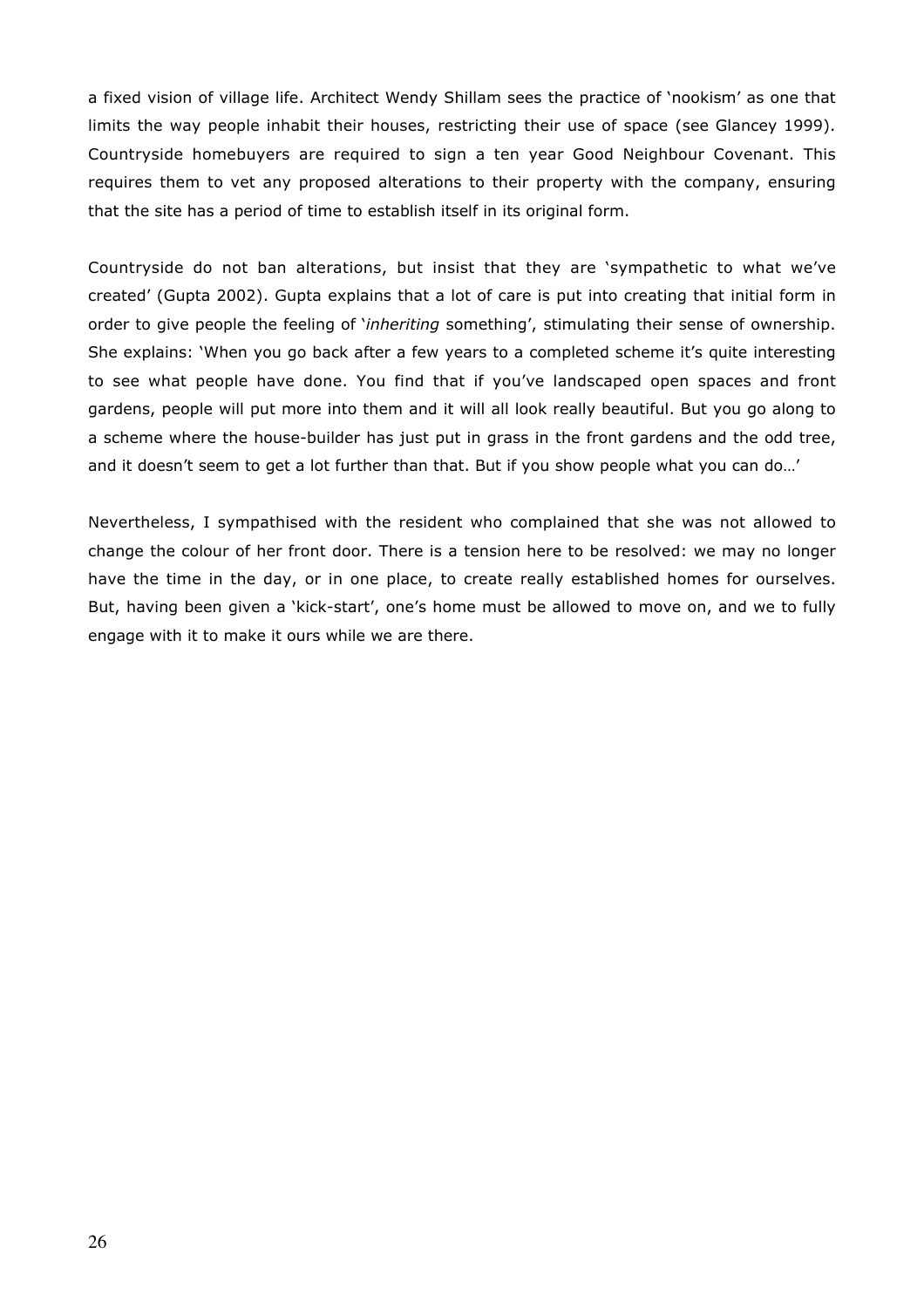## **4. (giving) Depth to surface**

*"It's not authentic…But then I don't care that much about its authenticity."* Lee, Great Notley resident

Despite referring to processes of 'fakery' involved in Countryside's work, and briefly discussing the myth of the English past that some see this as perpetuating, I have not addressed the issue of authenticity head-on. And on the 'community' front particularly, this issue must be addressed. After all, these stories, both those through time, and those through space that so offended Glancey, *are fake*! One might even stress the perils of the fake story through space more emphatically than Glancey's fears about nostalgic conservatism did, seeing the 'silentwhite-majority' architecture of the story (Venturi et al 1996: 154), as dangerously limiting to our identities in a culturally diverse society (e.g. Smit 1998).

While acknowledging the validity of these concerns, I believe that the 'inauthenticity' of that olde-worlde English village story is vital. For not only is it 'fake', but it is, as far as I saw, 'fake' in the eyes of many residents too. However, this fictional story of rural life and village folk is well known, not just nationally, but internationally, often through media exports. (The 'Midsomer Murders' series for example, set in a sweet little village, is primarily filmed for export). Sri Lankan residents that I interviewed had come to England with clear ideas about, and interest in, English villages and the English countryside. And, not only do we know the story collectively, we know that others know it. Thus, we are able to share a story about the Past, and to recognise references to it in our shared environment, without sharing a past ourselves.

Most importantly, the story that we share is one that we know to be false (we may not *all* believe it to be false on the wider scale of England's history, but we certainly know it to be false in the context of that particular village), thus emptying it of much of its historical baggage, and making it 'owned', *in reality*, by nobody, and thus open to be claimed, and played with, by anybody and everyone. In that way it offers an interesting variation on the 'shared background or social meaning', 'embedded' in the landscape, that Hayden sees as the basis for civic or community identity. (Hayden 95: 9-13).

I don't believe that this shared fiction, and the other 'kick-starts' described above, are enough in themselves to make an 'instant-home' or 'instant-community.' But I did not get the impression that many of those moving into the 'villages' were expecting these. They nevertheless appreciated the effort made to help generate a 'homely' environment. Regarding individual houses, Lee said: 'They're building things that people can add to,' and regarding the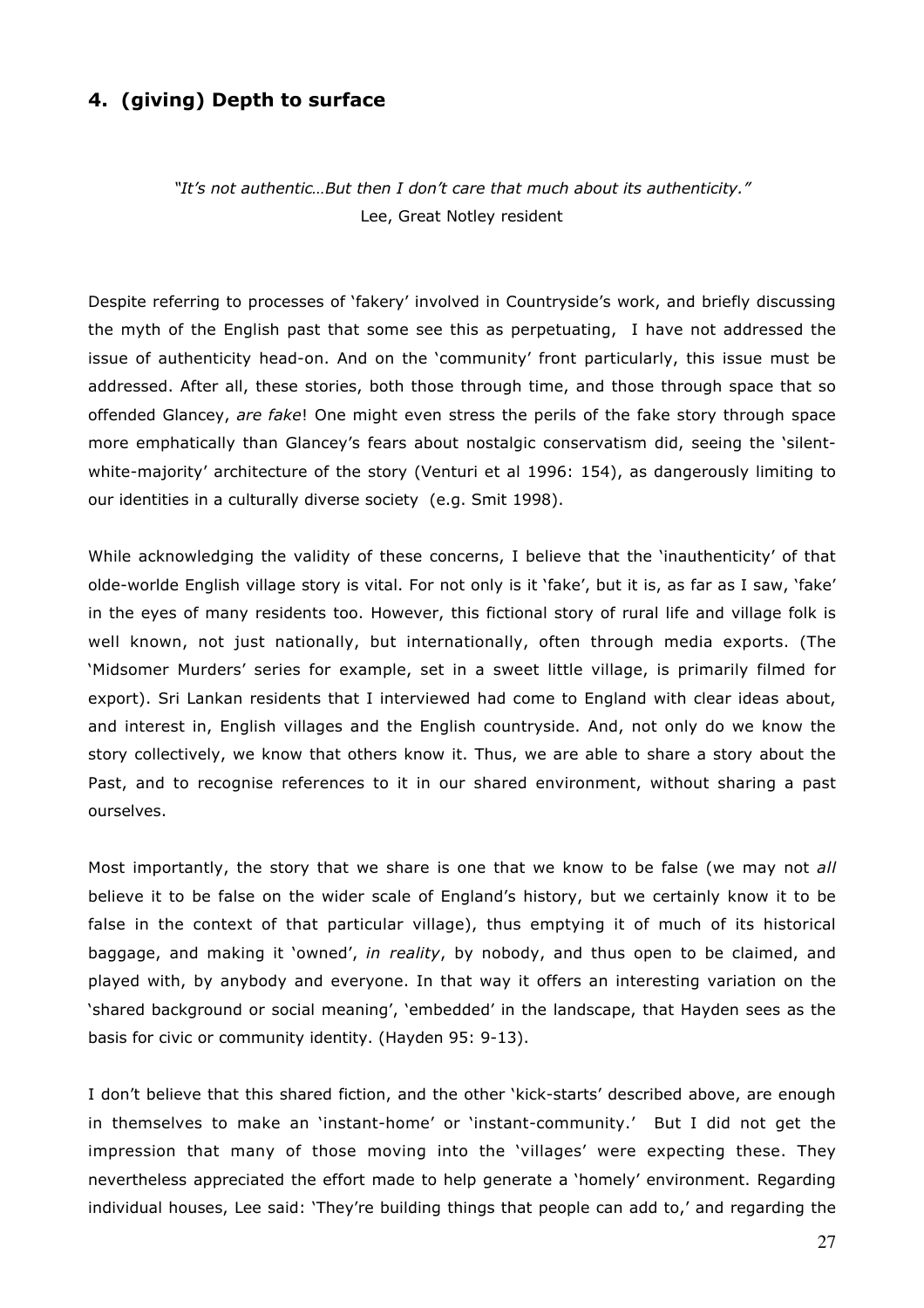community Phil observed: 'Countryside seemed to really push the community thing, but perhaps we needed a push. But people now do it for themselves. A random bunch of people from the Home Counties…Over a short time, a strong network has formed.' Wife Emma added that all being new together had made people open to meeting each other: 'In an existing community, it can be more difficult for the incomer.'

Most people seemed pragmatic about the 'new community' rhetoric of Great Notley: some thought it worked, some not, some like Phil, a sceptic, were pleasantly surprised, but few were disappointed, for they had not bought into the myth. As Garreau explains, the way we 'do' community has changed, with geographical association increasingly replaced by networks of friends and family spread country-, or even world-, wide (Garreau 1992: 265-301). At Beaulieu Park, the current absence of amenities made people feel that there was little community, but again this did not necessarily bother them, as their lifestyles, often commuter lifestyles, perhaps didn't have time for lengthy neighbourhood interaction. Those who *were* disappointed, in both 'villages', tended to be the over 55s, all but one of whom had moved from a 'genuine' rural environment. Some found their new home lacking in contrast, while others were pragmatic. Without dismissing the validity of the former's sentiments, one should bear in mind that the rose-tinted glasses of age may enhance memories, and that many did not move from choice, but because they could no longer 'cope' in the old environment.

I understand this general pragmatism as an essential element of what I label the making of 'pacts' with space and time. These pacts are negotiated relationships that, through accepting the presence of a bit of 'fakery' in our lives, allow us to access something else that is vital to our well-being. By which I don't mean material goods, or even practical shelter, but a sense of being 'at home' in our environment, spatially and temporally. Manufactured emplaced narratives and traces in new-built sites are compromises that allow us a sufficient degree of rootedness and narrative connection back through time to 'exist' and thus to evolve onwards: a manufactured 'prehistory'. As Ricoeur says 'The pre-history of the story is what connects the latter to a larger whole and provides it with a backdrop…the stories must emerge from this background. In this emergence, the story guarantees man' (Ricoeur 1991: 435). Such pacts, like the 'fictions' they generate, are not necessarily articulated, or even consciously made, but they are consented to at some level of our being, and in return they offer the shape to our temporal existence that Ricoeur stresses as fundamental.

It should be remembered that not all the temporal orientation occurring on these sites in the production of a homely environment depends on compromise. As we observed, there are 'real' traces of passed time too: those established trees with their 'genuine' Age Value offer a more general, more abstract sense of time than that conveyed by the constructed narratives of the village's evolution, akin maybe to that sense of being toward death that Heidegger distinguished, and perhaps even to that flux of cosmic time that Augustine could feel but not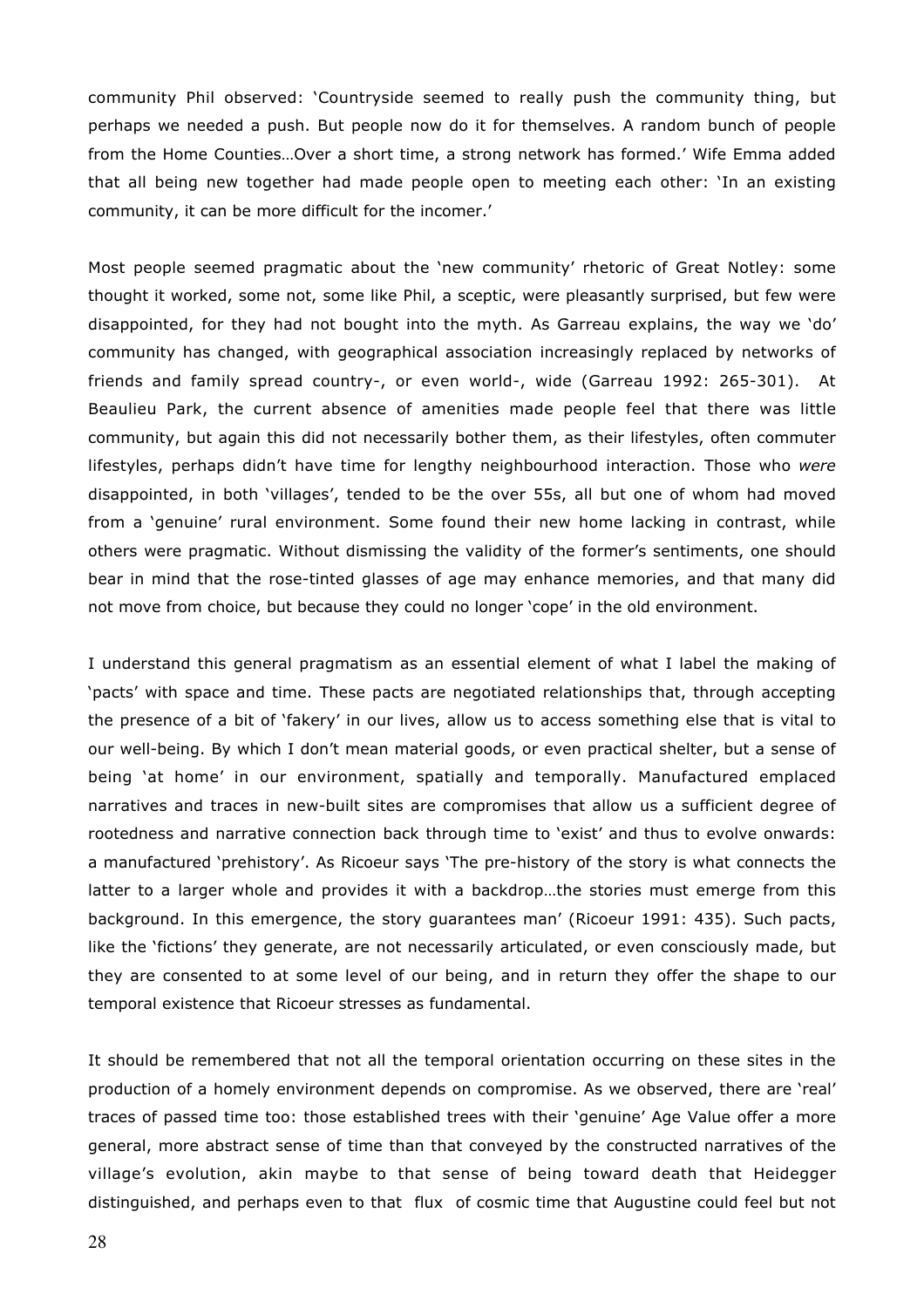explain; a sense of time that perhaps is not cognitively registered, but that reinforces the orientation that the more articulateable narratives generate. The trees confirm that time *has* passed in that place, even if not in the form that the 'village' presents, and confirm the progression of time into which each moment will pass.

In highlighting these 'genuine' presences, I do not however wish to imply that these 'real' traces of the site's history are more *authentic* than the 'fake' traces, the 'fictions' of the site's temporal existence around them. They both have a role: the former reminding us of and binding us to cosmic time, and the latter giving vital narrative shape to existence. In that context, a 'true' history is not necessary, for it is the form, not the content, which we employ. As Ricoeur stresses, history and fiction are not so different: our reasons for recounting them are 'rooted in the same temporal structure' (Ricoeur 1991: 116) to which they are 'complementary responses' (Ricoeur 1991: 351). He stresses the need to break from the dichotomy of history and story – as Casey reminds us, the past is *always* 'transfigured by memory' (Casey 1987: xii) - and move toward a broader concept of 'truth' than 'true' and 'fictional' (Ricoeur 1991: 116).

 The existence, and success, of these pacts, helps us to do exactly that. For in creating and accepting this built-in prehistory, we acknowledge our need for a fundamental sense of narrative, and allow ourselves to become complicit in its construction. There is an 'authentic' contract between us and our built environment of the kind proposed by Kimberley Dovey, who argues that authenticity is not a condition of things and places but of connectedness and process. Dovey, in fact, criticises neo-vernacular housing estates similar to Great Notley and Beaulieu Park precisely for that reason, seeing them as an attempt to find authenticity and replicate 'environmental meaning' through manipulation of appearances, resulting in unsatisfactory 'fakery', 'petrified and purified meaning' and ultimately, 'inauthenticity.' Such replications mask the reality of what they are, and the 'deceit', when discovered, results in general doubt about the reality of the environment, and existential disorientation (Dovey 2000: 33-41).

But his theory also works in favour of Countryside's villages, if we accept the hypothesis developed by this paper. These settlements offer the buying public (who are, mostly, not naïve reactionary purchasers of a 'lost' village past), not a nostalgia-placebo of 'synthetic surface effect', but fundamental orientation in space and time in a world of flux where orientation is increasingly tricky: '*spatio-temporal rootedness* which enriches our world with experiential depth' (Dovey 2000: 47). *(my italics)* For Dovey suggests that 'inauthentic' forms *can* be authentic in their 'evocation of shared meaning' and that 'we can genuinely appropriate the technically inauthentic' and learn to love fakery so long as we are not deceived. It may be pedantic to insist upon real stone he says, but it is not pedantic to insist upon knowing the difference. (Dovey 2000: 36-41)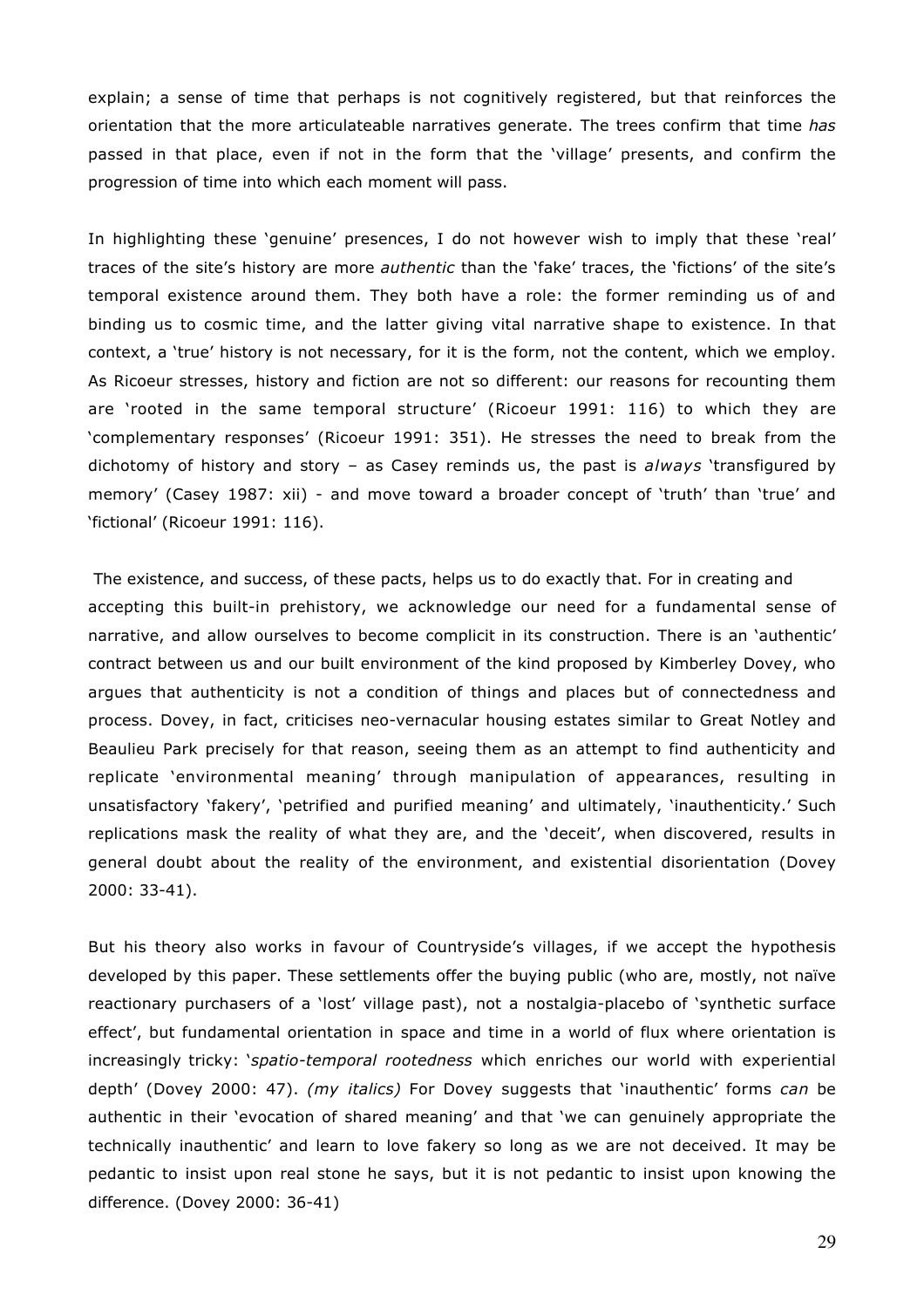I hypothesize that such 'authentic inauthenticity' is being practised at Countryside, and that 'pacts' with space and time are a fundamental element of that. Perception of these sites is, on the whole, knowing: not only do Countryside avoid claims to authenticity in publicity materials, preferring to use terms like 'emulates or 'evokes', but, I believe, incoming residents are not looking for it, in the superficial sense of the word, in their environment. Accompanying the pragmatism about community is one about their surroundings, epitomised in this section's opening quote from Lee, or by Graham: 'The village idea generally works well. It's not a genuine olde worlde village. It's a very modern version of an old village.' Both said that their current home was their favourite one.

As Dovey stresses, authenticity is not an inherent quality of things, but grows out of our relationships with them. What the pact-mediated relationships between people and these villages ultimately offer, I maintain, is not the chance to perceive and remember something from the Past, through an inauthentic yet evocative form, but the chance to perceive and remember something about themselves and their place in the world. In this they differ from the state of complicity that Klein suggests we enter into with a hyper-real 'social imaginary', when 'the audience already senses, very consciously, that it is false, but buys it anyway; simply as the thrill of starring in the magic trick' (Klein 1992: 12). Such superficial enjoyment may without be the case in a theme park, but something more profound must be sustained in a domestic environment.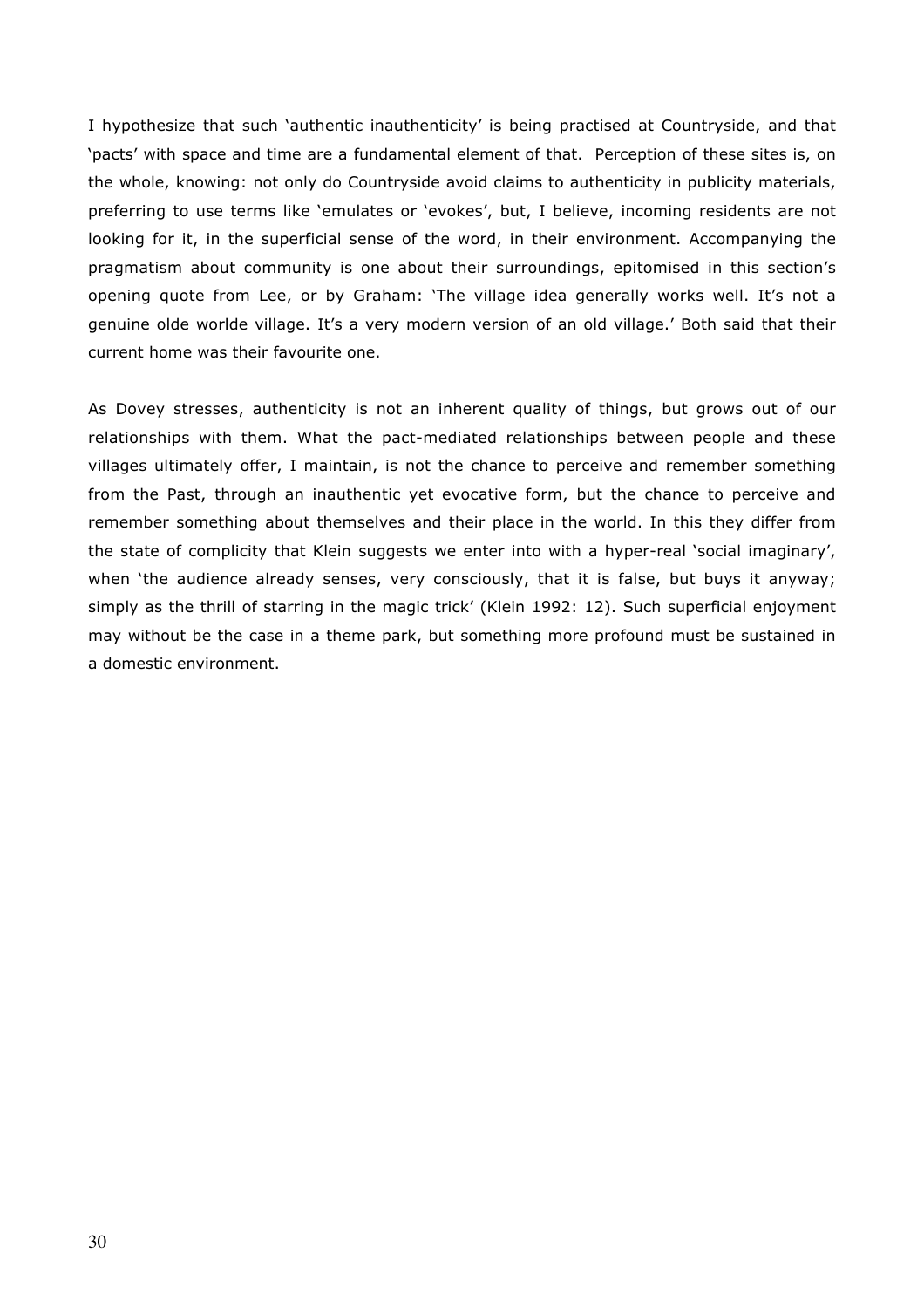## **Conclusions**

*"As soon as I walked in it felt like home"* Luisa, GN resident

'Do today's homes hold any guarantee that *dwelling* occurs in them?' asked Heidegger in the aftermath of WW2 (Heidegger 1971: 146). The question is equally appropriate in England today. As many as four million new homes are required by 2027 (CABE 2002), the majority in the Southeast, and we need to take care that what is produced does not repeat the perceived mistakes of our last housebuilding wave. From the results of my small case-study, of predominantly middle-class, predominantly white, English, in the South East, I would reply that the homes of today that I looked at certainly did offer, if not a guarantee, at least a distinct possibility of dwelling, despite what 'surface' appearance might suggest. I would also add, that, although some may claim that dwelling as a concept is now redundant (Lyotard 1997), and it may certainly be impossible on a practical, let alone philosophical, scale for millions across the globe, it is still not only believed in, but apparently achieved, in Essex.

Countryside see their 'instant maturity' philosophy as key to creating successful home environments. In deconstructing their practices, and possible outcomes of these, I reached the same conclusion, but my investigation also led me, as I had hoped, to pose some ideas about what the homely is now in England, and possibly further afield.

A vital component of the homely that I identified was a sense of temporal and spatial orientation - of 'recognising' oneself in space, and understanding oneself in passing time - in which narrativity, particularly the 'emplaced' narratives of the environment and the relationships of our own stories and memories with these, plays a major role, and where the presence of an identifiable sense or aura of the Past seemed of far less importance than I had initially assumed. This sense of orientation appeared to be necessary, and manifested itself, both at the practical level of the individual home, and at the wider, more abstract scale of 'at homeness' in the world. In reaching this conclusion, I found myself coming close to what I was trying to avoid: the reduction of the homely to an 'essence'.

Having reflected on these conclusions, I firmly believe that although there may well be some essential psychological and bodily human needs, what must not be reduced to an essence is the manner in which we respond to these. Just as our historical context has its specificity, possibly strengthening or weakening the level of our home-need, so the manner in which we satisfy it must remain flexible. Our conditions of existence are in a shifting state: 'Globalisation has involved an incredible reorganisation of all the spaces and places through which we live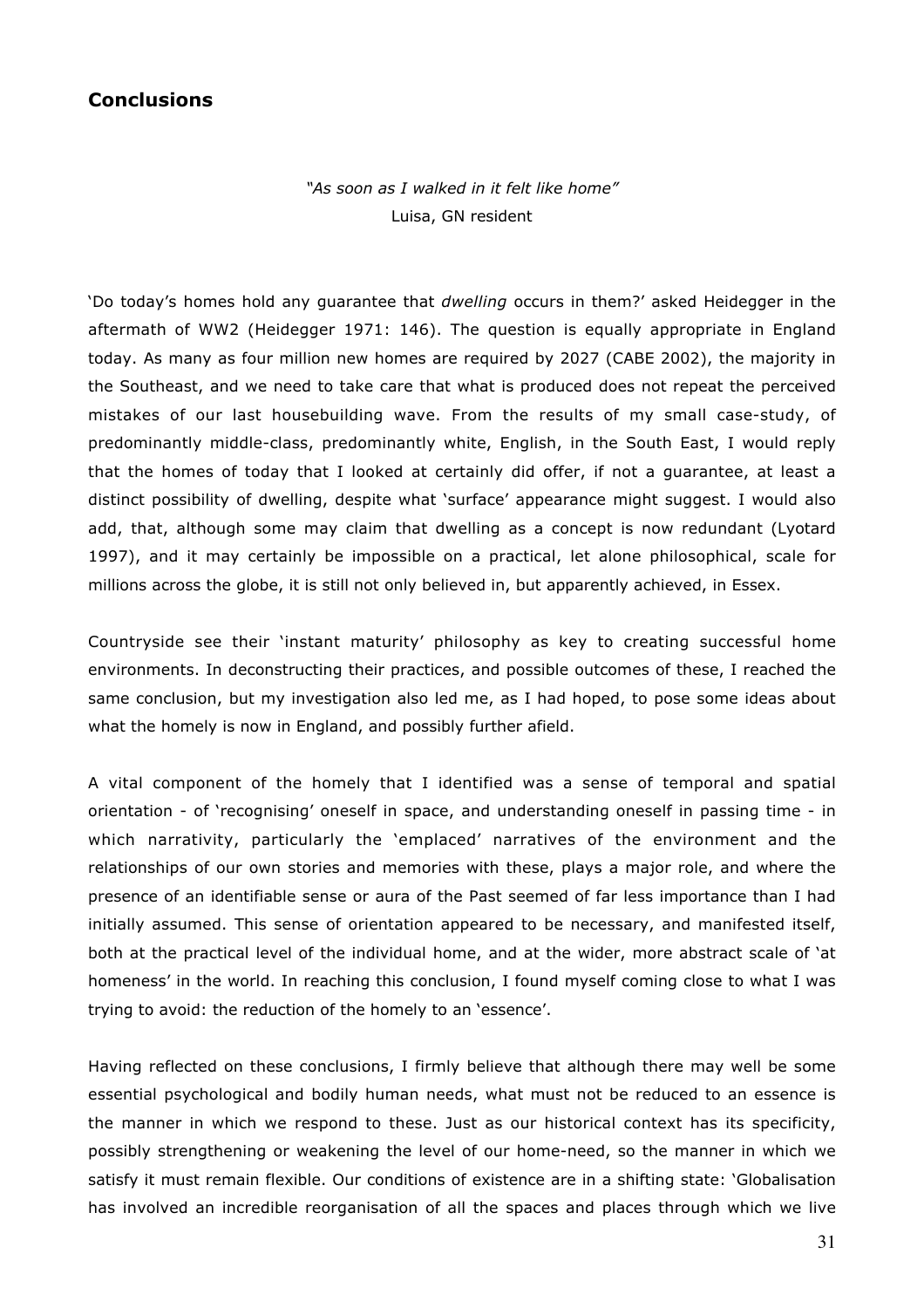our lives' (Massey 1999: 23). We should endeavour to see those shifts away from what we know not as about increasing alienation, but about an ongoing process of negotiation between us and our environment. For example, at this point in time, when great guiding Western narratives such as 'nationhood' seem increasingly defunct, and boundaries are blurred (see Urry 1999: 312), it is possible that an *inner* sense of narrativity becomes more important. And in the absence of great collective stories, maybe personal, domestic ones matter more.

I do not see a Countryside 'village' as a prototype for the kind of homes we should be building. I can sympathise with both the aesthetic (my first value judgment: their 'look' is not to my personal taste) and social (predominantly private housing for those with big wallets and conservative leanings) concerns that people raise. (I should mention that Countryside not only experiment with more contemporary design, but also partner much estate regeneration and urban renewal. Greenwich Millennium Village is an example of both of these.) However, I *do* believe that the space and time 'pacts' that identified within the workings of 'instant maturity' offer a useful prototype or formula. It is not what the village is that intrigues me, but what the village does.

I therefore think it is a shame that Countryside appear reluctant, just like Leon Krier at Poundbury, to play around with the significance of a presence of passed time (rather than the nostalgic Past) a little more. Although some residents told me that not only would they be interested in living in a contemporary looking home, but would not see one as out of place in Great Notley, maybe on the village green, Chris Crook said that 'for various reasons' Countryside would not consider introducing some residential properties of more recent, even modernist, design to the mix. It would be interesting to see, in the context of a 'planned urban extension', how the spatial tactics of instant maturity might be employed without the traditional surface forms. Could homes of modern conception still be endowed with that feeling of passed time? What would a pre-conversion of a more contemporary looking property look or feel like, for example? It will also be interesting to see how the current urban extensions develop over time. Will Countryside's stress on quality materials mean that in twenty or thirty years, Great Notley and Beaulieu Park might somehow catch up (or down?) with themselves, with the result that to, the untrained eye, they become barely distinguishable from that which they set out to evoke?

Having started off as an essay about our relationship to the Past, exploring tensions of history, memory and fantasy, it seems almost inevitable that this paper ended up debating authenticity. Reading the practices of 'instant maturity' through Ricoeur and Dovey, I have come to the conclusion that authenticity is as evolving and shifting as our identities. As Dovey says, labelling one form, particularly surface form, as more 'authentic' than another seems pointless, if there is no consideration about the relationships, bodily and mental, that we actually establish with the artefacts we are judging, and the 'authenticity' that emerges from,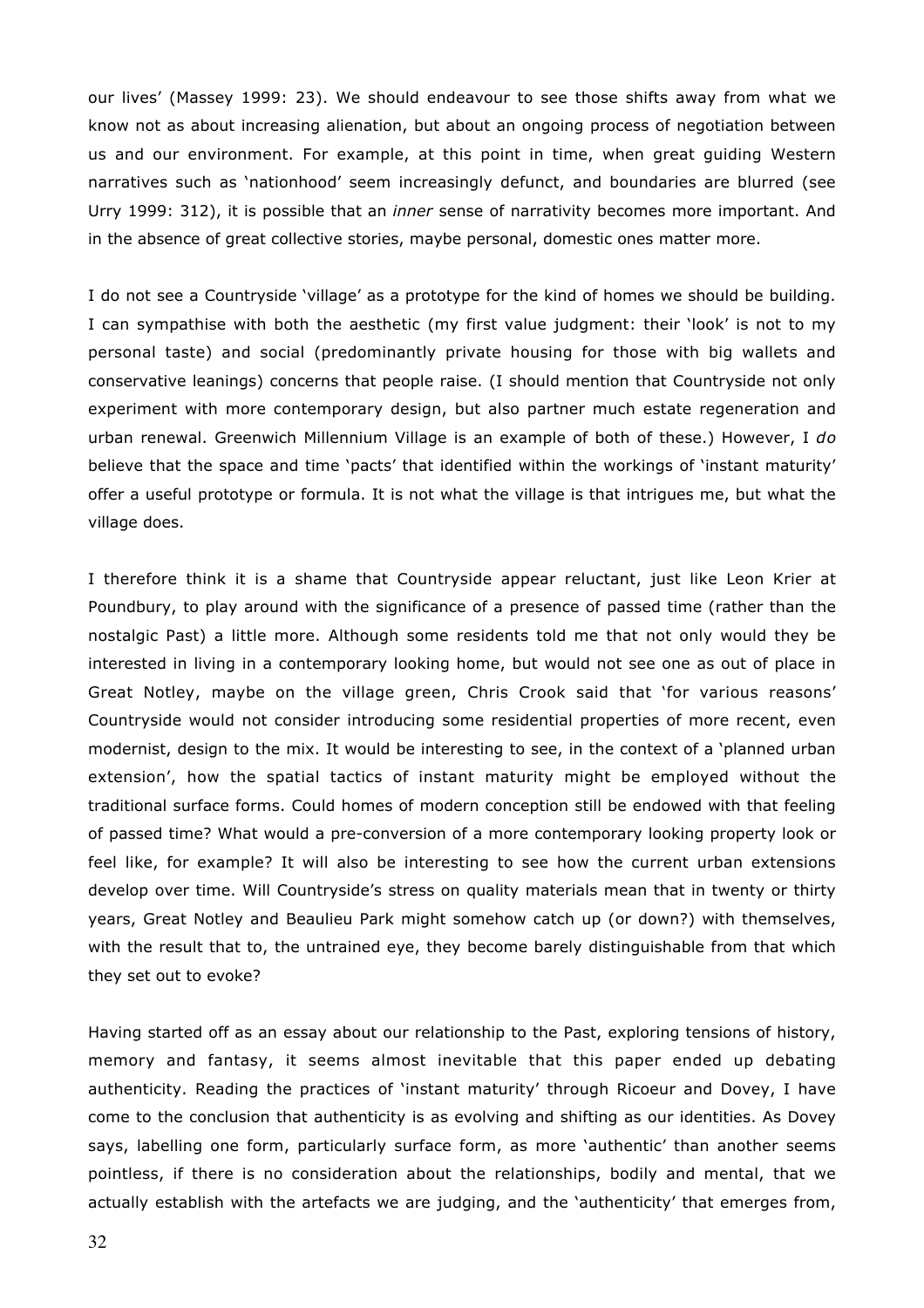or is quashed by this. Authenticity is like a 'sense of place': it is not immanent in things, but is read or felt into them by us. In a highly visual society, perhaps emphasis on appearance is inevitable. But while one should not entirely dismiss the visual, it is a mistake to rely on it as a judge of authenticity.

'Our decrying of the inauthenticity of places and things is all to often a pedantic effort to lend our lives a surface of authenticity while a deeper disconnectedness from the places which we inhabit remains unchallenged' says Dovey (Dovey 2000: 48). In a world where we, our identities, and our homes are more mobile, it seems likely that we will need to acquire a more flexible approach to the authentic – both what it is and how we locate it. John Urry theorises a ' citizenship of flow', which will require a balance of 'determining the local' and yet being open to 'new ways of conceiving self and identity' (Urry 1999: 319).

Perhaps we will increasingly need to develop some kind of transferable nesting or homemaking skills, even a transferable rootedness, that will help us, along with a more fluid concept of authenticity, incorporate ourselves, when necessary, into manufactured temporal narratives, like those offered by built-in nooks and crannies. We may be increasingly un-rooted in space, but we don't have to be in time (not in the sense of the time-zones we impose upon the world, but in terms of a sense of temporality). By understanding the contribution of time and narrative to the practice of making a home, we can compromise when appropriate, as 'genuine' emplaced narratives may also be harder to come by in an increasingly rapidly changing world.

What I am proposing is a concept of authenticity understood through the shape of time, rather than through the look of surface space. And a practice of considering the temporal qualities of a potential domestic space, alongside what can be seen.

**Daisy Froud September 2002**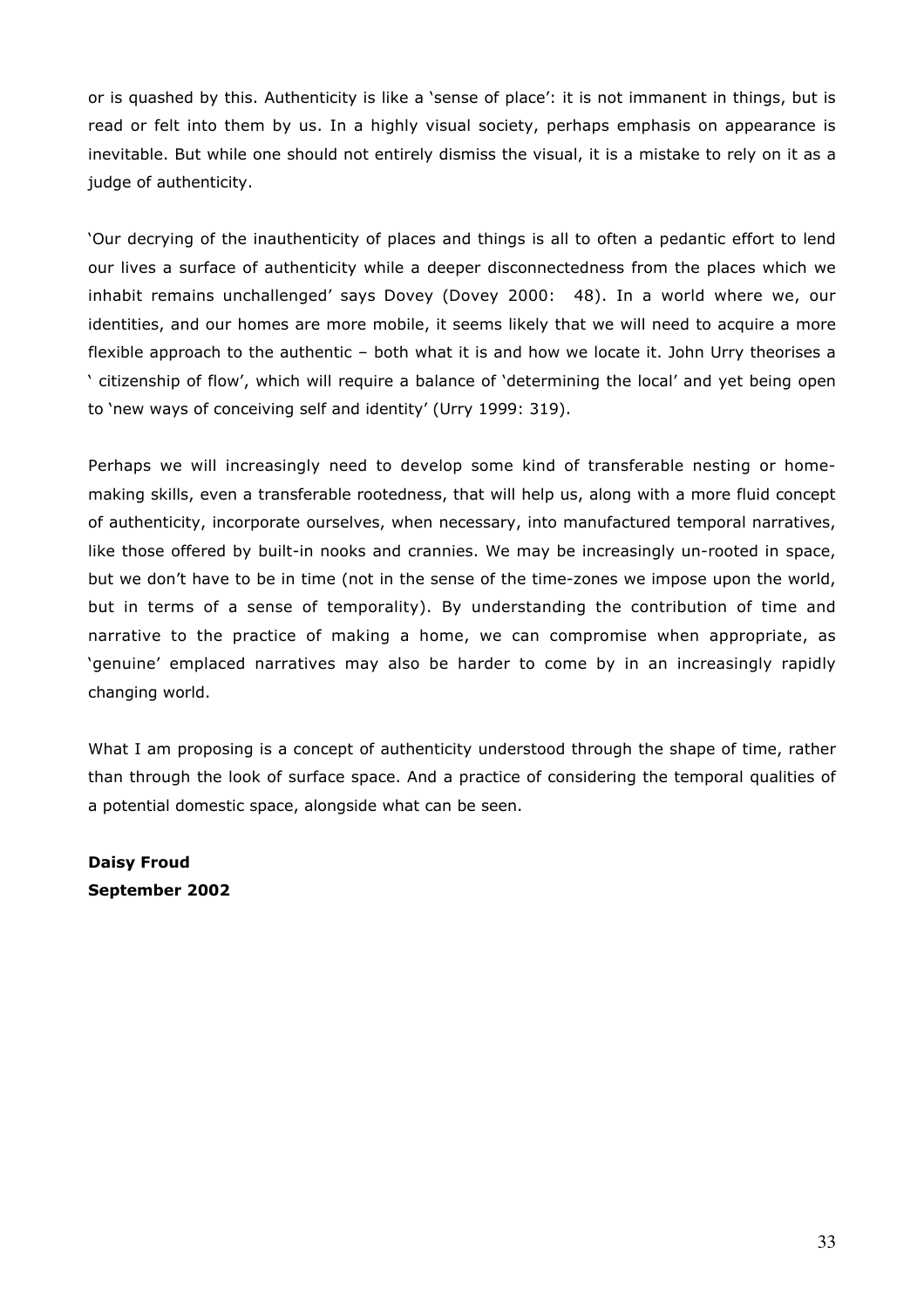## **TEXTS CITED**

Aldous, Tony (1992) *Urban Villages: A concept for creating mixed-use urban developments on a sustainable scale,* London: Urban Villages Group

Allison, Penelope M (1999) 'Introduction' in Penelope M. Allison (ed.), *The Archaeology of Household Activities: Dwelling in the Past,* London and New York: Routledge, 1-18

Bachelard, Gaston (1969) *The Poetics of Space,* trans. Maria Jolas, Boston: Beacon Press

Baudrillard, Jean (1985) 'The Ecstasy of Communication' in Foster, Hal (ed) *Post-modern Culture: the Anti-Aesthetic*, London: Pluto 126-34

Bognar, Botond (2000) 'A Phenomenological Approach to Architecture and its Teaching in the Design Studio' in Seamon, David Seamon and Robert Mugerauer (eds) *Dwelling, Place and Environment,* Florida: Krieger Publishing Company, 183-97

Bullivant, Lucy (2000) 'What value does your home have?' in *Building Design* 1/12/00, 20

CABE (2002) 'Bungalows are still people's choice, according to MORI poll' press release, 27/06/02:

www.cabe.org/41NgoivRgZ=euLK0ZnhxZw/news/press/press\_release.html?press\_release\_id= 132 (accessed 12/08/02)

Cannell, Felicity (1997) 'Meet the new village people' in the *Independent – Property Section* 29/06/97, page unknown

Casey, Edward S. (1987) *Remembering: A Phenomenological Study* Bloomington and Indianapolis: Indiana University Press

Daily Mail (2002) 'Show Homes' in *2002 Daily Mail Ideal Home Show* (programme), London: Daily Mail, 44-49

Dovey, Kimberly (2000) 'The quest for authenticity and the replication of environmental meaning' in David Seamon and Robert Mugerauer (eds) *Dwelling, Place and Environment* Florida: Krieger Publishing, 33-49

Dyckhoff, Tom (2001) 'The house of the future' in *The Guardian Space Magazine* 18/01/01, 9- 11

Essex Planning Officers Association (1997) *The Essex Design Guide for Residential and Mixed Use Areas* Essex: Essex County Council

Forty, Adrian (2000) *Words and Buildings: A Vocabulary of Modern Architecture* London: Thames and Hudson

Foster, Hal (ed.) (1985) 'Postmodernism: a Preface' in *Post-modern Culture: the Anti-Aesthetic*, London: Pluto ix-xvi

Frampton, Kenneth (1985) 'Towards a Critical Regionalism: Six Points for an Architecture of Resistance' in Hal Foster (ed.) *Post-modern Culture: the Anti-Aesthetic* 16-30 London: Pluto

Garreau, Joel (1992) *Edge City: Life on the New Frontier* New York: Random House

Glancey, Jonathan (1999) 'Where would you rather live?' in *The Guardian* 19/03/99 accessed at www.urbaneye.co.uk/glancey.htm

Glancey, Jonathan (2002) 'The olde worlde order: model villages feel comforting and cute – but they are all about keeping us under control' *Guardian Section 2* (04/03/02*)* 10-11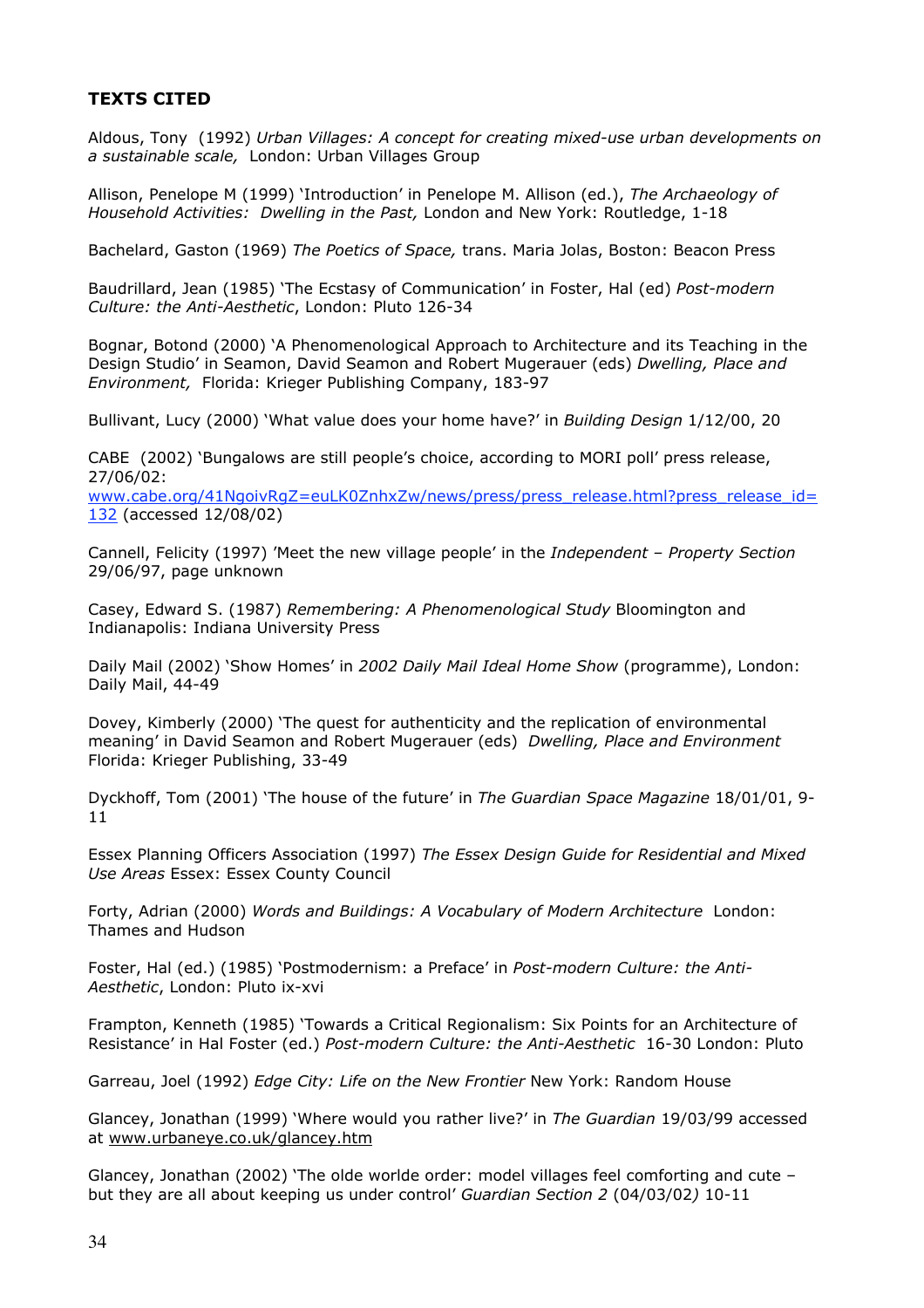Hayden, Dolores (1995) *The Power of Place: Urban Landscapes as Public History* Massachusetts: MIT Press

Heidegger, Martin (1971) 'Building Dwelling Thinking' in *Poetry, Language, Thought,* trans. Albert Hofstadter, NY, Evanston, San Francisco, London: Harper and Row, 145-61

Hewison, Robert (1987) *The Heritage Industry: Britain in a Climate of Decline* London: Methuen

Huyssen, Andreas (1995) *Twilight Memories: Marking Time in a Culture of Amnesia* London and NY: Routledge

Independent (1996) 'If it can't be really old, I'll have a brand new one.' in *Independent – Property Section* 24<sup>th</sup> February, (no author given; page number unknown as accessed from CD ROM)

Jackson, Penny (1996) 'They still make them like they used to: Penny Jackson finds a house with the best of both worlds' *Independent Property* 28/09/06 page unknown

Jager, Bernd (2000) 'Body, House and City: The intertwinings of embodiment, inhabitation and civilisation' in David Seamon and Robert Mugerauer (eds) *Dwelling, Place and Environment* Florida: Krieger Publishing. 215-225

Jameson, Fredric (1985) 'Postmodernism and Consumer Society' in Foster, Hal (ed) *Postmodern Culture: the Anti-Aesthetic*, London: Pluto*,* 111-125

Jameson, Fredric (1991) *Postmodernism, or the Cultural Logic of Late Capitalism* London: Verso

Jencks, Charles (1996) *What is Post-Modernism? 4th edition* London: Academy Editions

Klein, Norman M (1992) *The History of Forgetting: Los Angeles and the Erasure of Memory* London and NY: Verso

Kolb, David (1990) *Postmodern Sophistications: Philosophy, Architecture and Tradition* Chicago and London: University of Chicago Press

Lynch, Kevin (1996) [1960] *The Image of the City* Massachusetts, London: MIT Press

Lyotard, Jean-Francois (1997) 'Domus and the Megalopolis' in Leach, Neil (ed.) *Rethinking Architecture* London and NY: Routledge

Massey, Doreen (1999) 'Reinventing the Home' in *Blueprint* March 1999, 23-5

Mostafavi, Mohsen and Leatherbarrow, David (1993) *On Weathering: The Life of Buildings in Time,* London and Massachusetts: MIT Press

Nora, Pierre (ed) (1984) 'Entre memoire et histoire – la problematique des lieux' in *Les lieux de memoire vol 1: la Republique,* Paris: Gallimard, XVII - XLI

Norberg-Schulz, Christian (1980) *Genius Loci: Towards a Phenomenology of Architecture* New York: Rizzoli

Osbourne, Trevor (1992) 'Introduction' in Tony Aldous (ed.) *Urban Villages: A concept for creating mixed-use urban developments on a sustainable scale,* London: Urban Villages Group, 11-13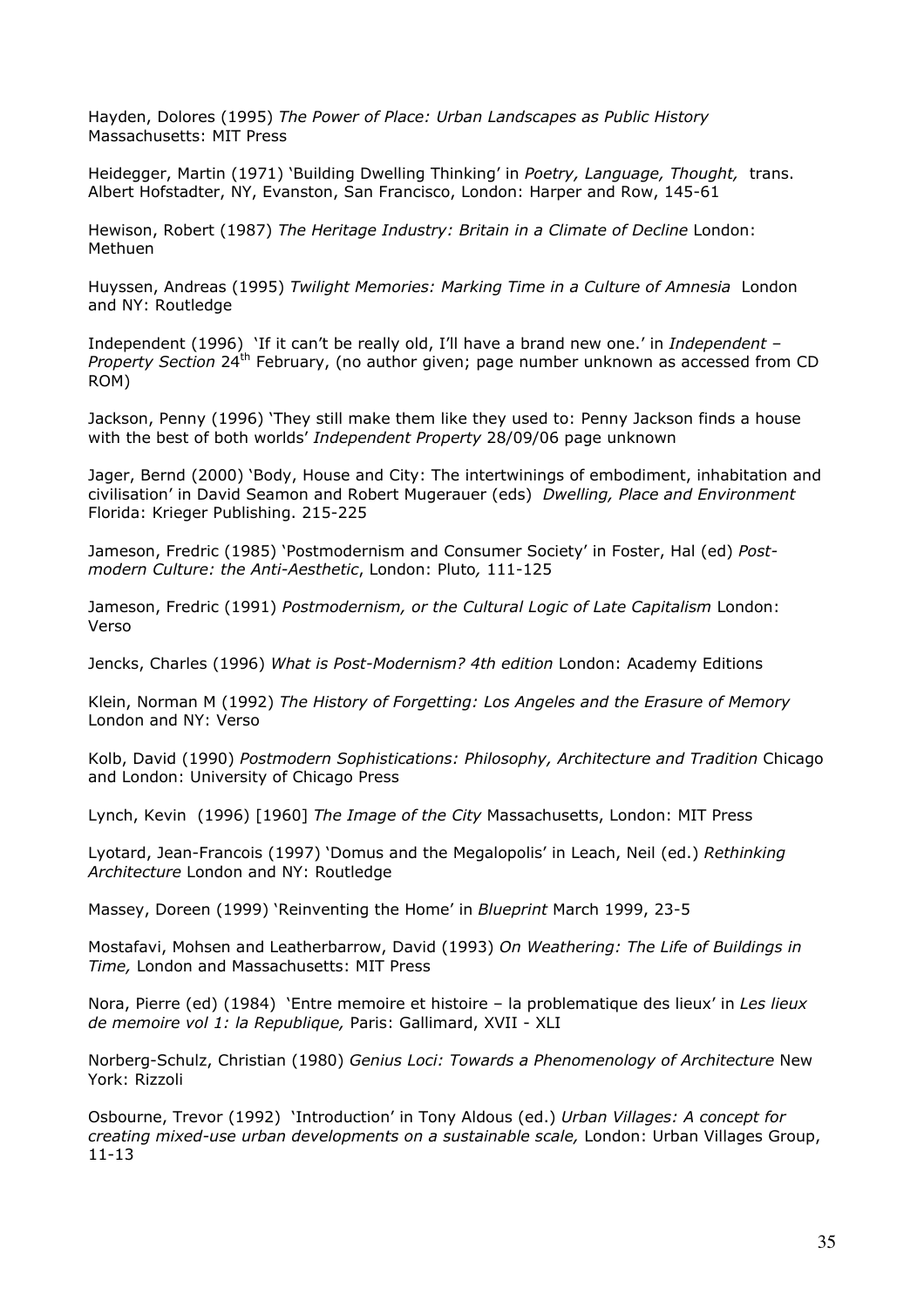Pallasmaa, Juhani (1996) The Eyes of the Skin: Architecture and the Senses, London: Academy Editions

Parr, Martin and Nicholas Barker (1992) *Signs of the Times: a Portrait of the Nation's Tastes* Manchester: Cornerhouse Publications

Relph, Edward (2000) 'Geographical experiences of being-in-the-world: The phenomenological origins of geography' in David Seamon and Robert Mugerauer (eds) *Dwelling, Place and Environment* Florida: Krieger Publishing,. 15-31

Ricoeur, Paul (1984) *Time and Narrative Volume 1* trans. Kathleen McLaughlin and David Pellauer. Chicago and London: University of Chicago Press

Ricoeur, Paul (1991) *A Ricoeur Reader: Reflection and Imagination* Mario J Valdes (ed.) London: Harvester Wheatsheaf papers cited

- 'The Human Experience of Time and Narrative' trans. David Pellauer, 99-116

- 'Narrated Time' trans. Robert Sweeney 338-354

- 'Life: A story in Search of A Narrator', 425-437

Riegl, Alois (1982) 'The Modern Cult of Monuments' in *Oppositions* 25 Fall 82, 21-51

Rodaway, Paul (1984) *Sensuous Geographies: Body, Sense and Place* London and NY: Routledge

Rossi, Aldo (1982) *The Architecture of the City* Massachusetts and London: MIT Press

Rykwert, Joseph (2000) *The Seduction of Place: the city in the twenty-first century* , London: Weidenfeld and Nicholson

Samuel, Raphael (1994) *Theatres of Memory Vol 1; Past and Present in Contemporary Culture* London and New York*:* Verso

Seamon, David and Robert Mugerauer (eds) (2000) *Dwelling, Place and Environment* Florida: Krieger Publishing Company

Sibley, David (1995) *Geographies of Exclusion: Society and Difference in the West* London and NY: Routledge

Smit, Josephine (1998) 'Where Vicwardian is culturally oppressive' in *Building Home* December 1998, accessed at www.urbaneye.co.uk/prod01/htm

Tschumi, Bernard (1996) *Architecture and Disjunction* Massachusetts and London: MIT Press

Urry, John (1999) 'Globalisation and Citizenship' in *Journal of World-Systems Research*, Vol V, 2, pp. 311-324 accessed at csf.Colorado.edu/jwsr/archive/vol5/vol5\_number2/html/urry/

Venturi, Robert, Denise Scott Brown and Steven Izenour (1996) *Learning from Las Vegas: the Forgotten Symbolism of Architectural Form – revised edition* Massachusetts and London: MIT Press

Vidler, Anthony (1992) *The Architectural Uncanny: Essays in the Modern Unhomely* Massachusetts and London: MIT Press

Violich, Francis (2000) 'Towards revealing the sense of place: an intuitive reading of four Dalmatian towns' in David Seamon and Robert Mugerauer (eds) *Dwelling, Place and Environment* Florida: Krieger Publishing,, 113-36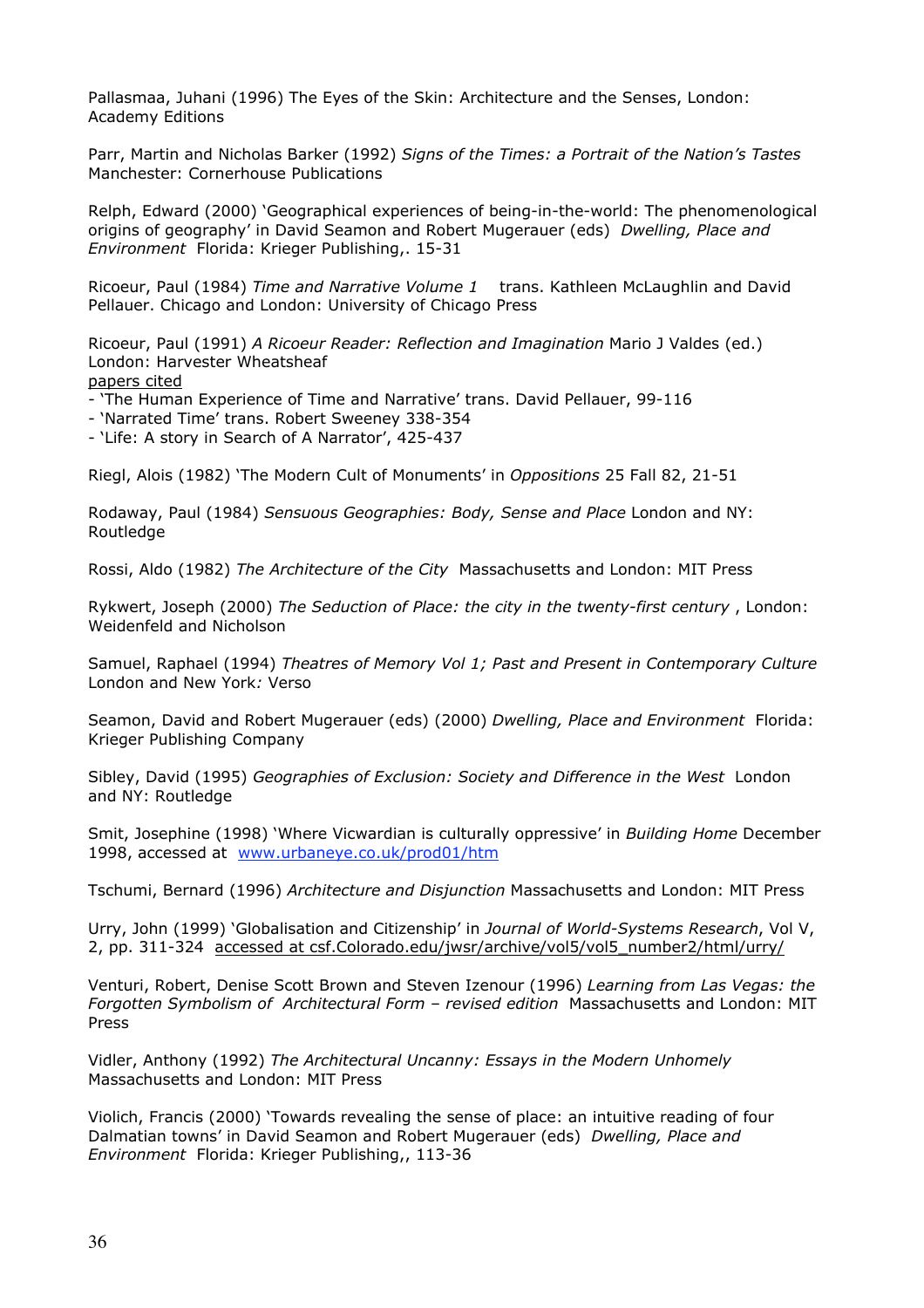### **OTHER TEXTS CONSULTED**

Abel, Chris (1997) *Architecture and Identity: Towards a global eco-culture* Oxford: Butterworth Heinemann

Brennan, Damien (1999) 'Discursive/Excursive' in *Guidebook: three manoeuvres by Tim Brennan in London E1/E2,* London: London Arts Board, 52-76

CABE (2001/2) 'Commission for Architecture and the Built Environment Annual Report – Sense of Place – See it/Hear it/Smell it/Taste it/Touch it' 2001(2) London: CABE

Carsten, Janet and Stephen Hugh-Jones (eds) (1995) *About the House: Levi-Strauss and Beyond* Cambridge: Cambridge University Press, 1-46

Colquhoun, Ian (1999) *RIBA Book of C21 Housing* Oxford: Butterworth-Heinemann

Connerton, Paul (1989) *How Societies Remember* Cambridge: Cambridge University Press

CNU Congress for the New Urbanism (undated) Charter *of the New Urbanism* available at *www.cnu.org*

Derrida, Jacques (1994) *Specters of Marx: the state of the Debt, the Work of Mourning, and the New International* trans. Peggy Kamuf, NY and London: Routledge

Forty, Adrian and Susanne Kuchler eds. (1999) *The Art of Forgetting* Oxford, New York: Berg

Forty (1999) 'Introduction' to Forty, Adrian and Susanne Kuchler eds. (1999) *The Art of Forgetting* Oxford, New York: Berg pp 1-18

Freud, Sigmund (1953) 'The Uncanny' [Das Unheimliche] in *Standard Edition of the Complete Works of Sigmund Freud, Vol XVII I London* Hogarth pp.219-252

Gordon, Avery F. (1997) *Ghostly matters: Haunting and the Sociological Imagination,* Minneapolis and London: Minnesota University Press

Kubler, George (1962) *The Shape of Time: Remarks on the History of Things* New Haven and London: Yale University Press

Kwint, Marius and Christopher Brewars and Jeremy Aynsley (1999) *Material Memories: Design and Evocation* Oxford and NY: Berg

Lefebvre, Henri (1991) [1974] *The Production of Space* Oxford and Cambridge: Blackwell

Martin, Arthur (1906) *The Small House: Its Architecture and Surroundings* (London: Alston Rivers Ltd)

Relph, Edward (1976) *Place and Placelessness* London: Pion Ltd.

Rybzcynski, Witold (1988) *Home: A short history of an idea* London: Heinemann

Rybzcynski, Witold (1992) *Looking Around: A Journey Through Architecture* London: Penguin